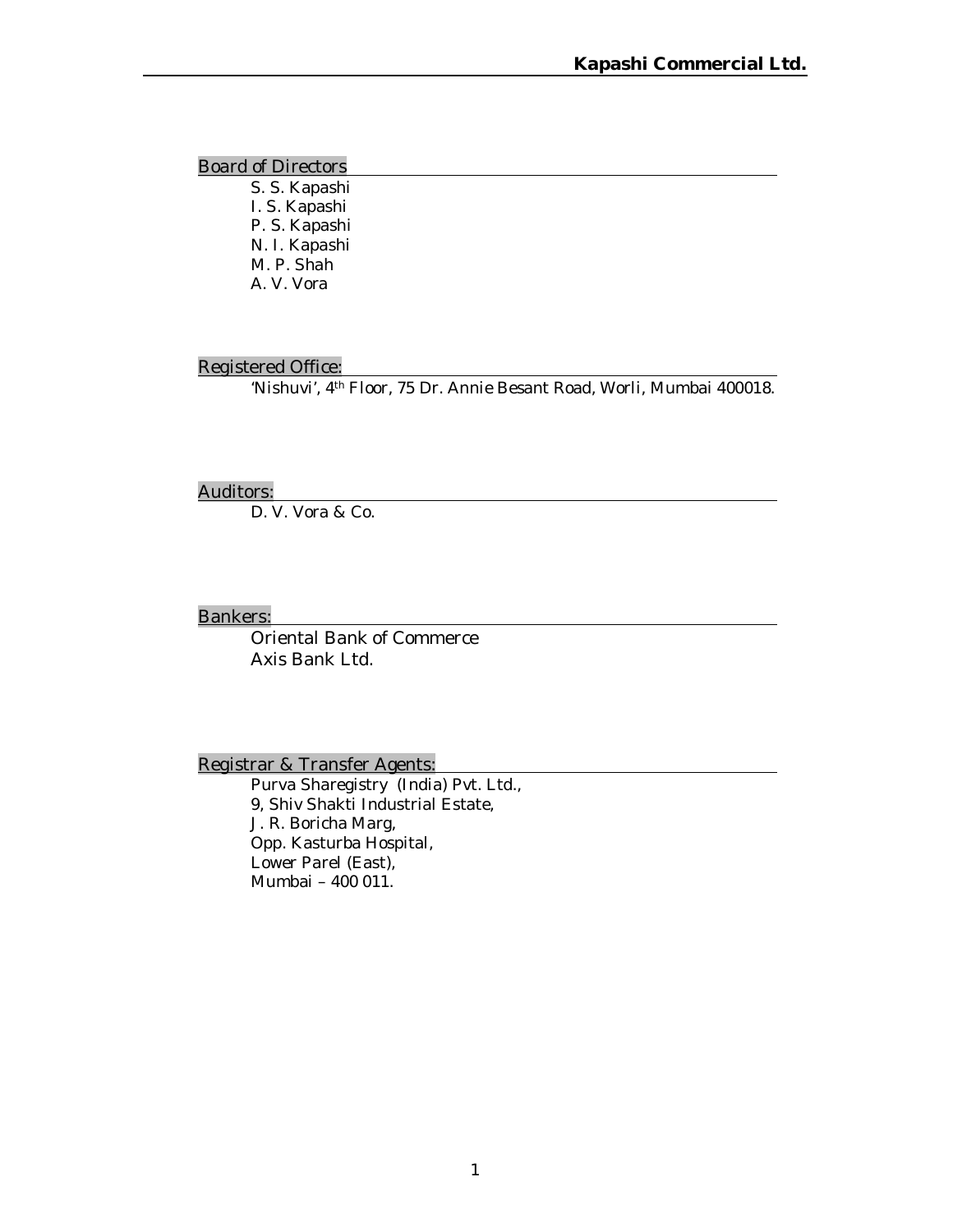# **NOTICE**

**NOTICE** is hereby given that the Twenty-Seventh Annual General Meeting of the Members of KAPASHI COMMERCIAL LIMITED will be held on Wednesday, 5th day of September, 2012 at 11.00 a.m. at the Registered Office of the Company at `NISHUVI', 4th Floor, 75, Dr. Annie Besant Road, Worli, Mumbai – 400 018, to transact the following business:

#### **ORDINARY BUSINESS :**

- 1. To receive, consider and adopt the Balance Sheet as at 31st March, 2012, Profit and Loss Account for the year ended on that date and the Reports of the Board of Directors and Auditors thereon.
- 2. To appoint a Director in place of Mr. Nimish I. Kapashi, who retires by rotation and being eligible offers himself for re-appointment.
- 3. To appoint a Director in place of Mr. Indukumar S. Kapashi, who retires by rotation and being eligible offers himself for re-appointment.
- 4. To appoint Auditors to hold Office from the conclusion of this Meeting until the conclusion of the Next Annual General Meeting and to fix their remuneration.

## **By Order of the Board of Directors**

#### **Place: Mumbai S. S. KAPASHI**

#### Dated:  $30$ <sup>th</sup> MAY, 2012 CHAIRMAN.

#### **Regd. Office:**

`NISHUVI', 4th Floor,

75, Dr. Annie Besant Road, Worli, Mumbai – 400 018.

**NOTES:**

- 1. A member entitled to attend and vote is entitled to appoint a proxy to attend and vote instead of himself / herself and the proxy need not be a Member of the Company.
- 2. A proxy in order to be effective, the proxy form must be lodged with the company at least 48 hours before the meeting.
- 3. The Register of Members and the Transfer Books of the Company will remain closed from Tuesday, 28th day of August, 2012 to Wednesday, 5th day of September, 2012 (both days inclusive).
- 4. Members are requested to bring their copies of the Annual Report to the Meeting.
- 5. Members or their proxies, as the case may be, are further requested to fill in the enclosed attendance slip and deposit the same at the time of attending the Annual General Meeting.
- 6. Members are requested to:
	- (i) Quote their registered folio number in all correspondence with the Company.
	- (ii) Notify the Company immediately of change if any, in their registered address.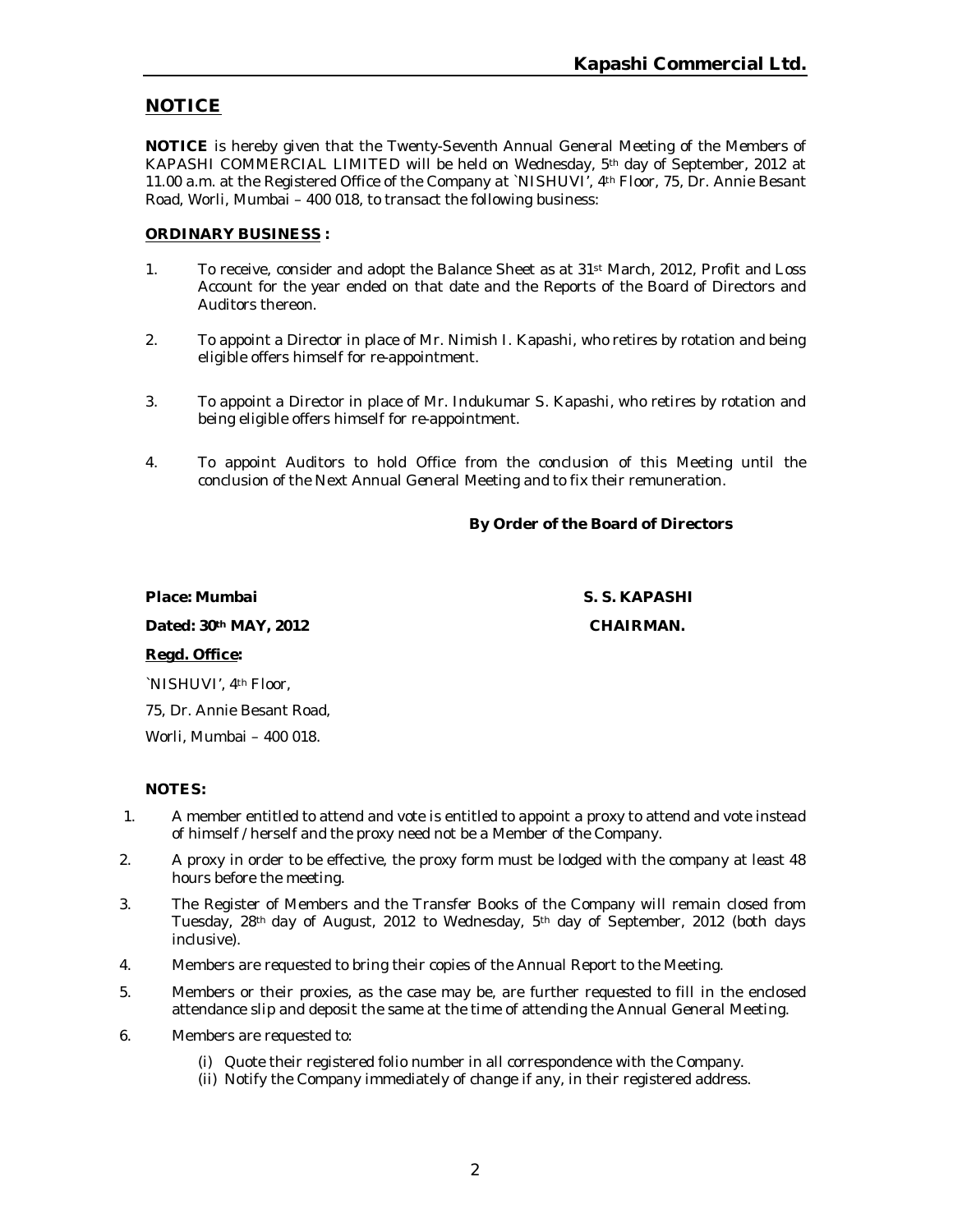$(D_0, I_0, I_0 |$ 

# **BOARD'S REPORT**

To,

The Shareholders,

The Board of Directors has pleasure to submit the report and audited Balance Sheet and Statement of Profit and Loss Account of the Company for the year ended 31st March, 2012.

#### FINANCIAL RESULTS AND DIVIDEND

(i) Financial Results:

|                                                     |            | (RS. III IANIS) |
|-----------------------------------------------------|------------|-----------------|
|                                                     | As at      | As at           |
|                                                     | 31.03.2012 | 31.03.2011      |
| <b>Sales</b>                                        | 2807.53    | 2938.34         |
| Other Income                                        | 431.51     | 481.15          |
| Total                                               | 3239.04    | 3419.49         |
| Profit / (Loss) Subject to Depreciation & Tax       | 366.87     | 402.02          |
| Less: Depreciation                                  | 4.14       | 4.32            |
| Profit / (Loss) before Tax                          | 362.73     | 397.70          |
| Add: Share of Profit / (Loss) from Partnership firm | 0          | (14.43)         |
| <b>Excess Provision of Taxation</b>                 | 0          | 7.26            |
|                                                     | 362.73     | 390.52          |
|                                                     | 362.73     | 390.52          |
| Provision for Taxation                              | 80.00      | 82.00           |
|                                                     | 282.73     | 308.52          |
| Profit / (Loss) after Tax                           | 282.73     | 308.52          |
| Less: Special Reserve                               | 56.55      | 65.75           |
|                                                     | 226.18     | 242.77          |
| Profit / (Loss) brought forward from previous year  | 2311.32    | 2068.54         |
| Profit / (Loss) carried to Balance Sheet            | 2537.50    | 2311.32         |
|                                                     |            |                 |

The developments over the last year in major economies of the world have not been encouraging though the concerns about a crisis have abated somewhat since dawn of 2012. There is an apprehension that the process of global economic recovery that began after the financial crisis of 2008 is beginning to stall and the sovereign debt crisis in the euro zone area may persist for a while. The US economy has shown some improvement but economic growth remains sluggish, despite extensive use of both fiscal and monetary tools. Unemployment situation in advanced economies in general, and the peripheral economies of the euro zone in particular, which had deteriorated in the wake of global crisis has not improved. At this juncture, in the short run, the global economy is being buffeted by multiple shocks emanating from various sources, economic, social and geopolitical. A worsening of the conditions in the Middle-East and North Africa could derail global growth. The lower global growth forecast by IMF for most countries in 2012 perhaps reflects the repeated bouts of uncertainty arising from these diverse sets of factors. However, the global financial crisis is no longer the major force dictating the pace of economic activity in the developing countries. The BRICS nations with China in the lead role are gaining decisive force in the global economic arena. The global growth for 2012 and 2013 is expected to be lower than earlier anticipated since the emerging and developing economies are also showing signs of slowdown in growth.

In line with this, growth in India is slowing down. The Indian economy was 5.3% in 2011-12 in terms of gross domestic product as compared to 8.4% in 2010-11, which shows weakening of the growth. Due to the crisis in the euro-zone area has lead to the slowdown and the global economic and financial conditions are likely to remain under pressure during the current fiscal year.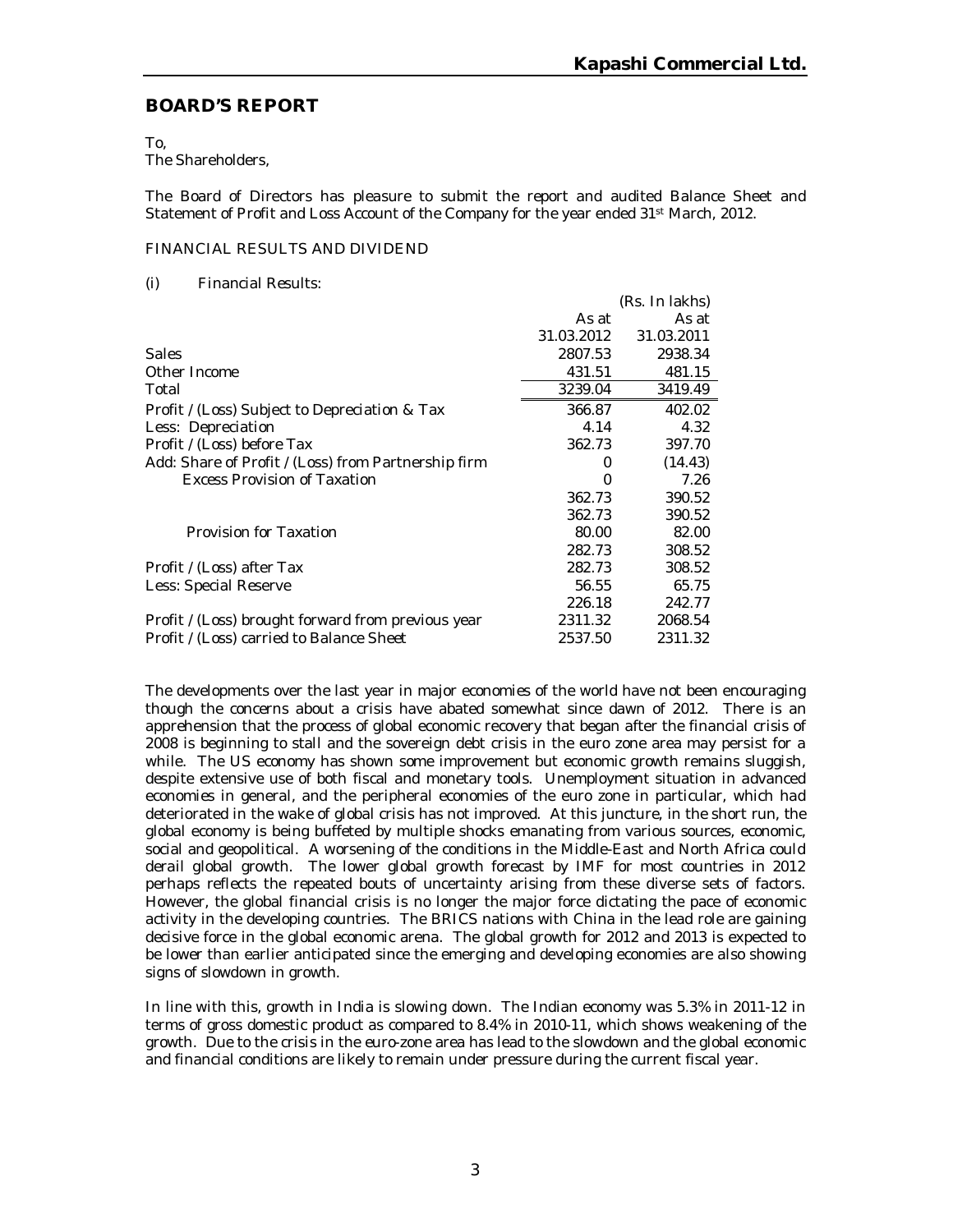### 2. **DIVIDEND**

To conserve the resources of the Company for further expansion of its activities including development of real estate, the Board of Directors have decided not to recommend dividend for the year under review.

#### 3. **OPERATION**

The Company also started its trading activities in Aluminium and posted sales of Rs.16,749,530/- compared to Rs. Nil in the previous year. However, sales of Zinc has reduced to Rs.264,003,592/- compared to Rs. 293,834,313/- in previous year. For the year ended 31st March, 2012 the company has posted net profit after tax of Rs.25,324,804/ compared to net Profit of Rs. 30,852,554/- in the previous year. The profit has been lower as compared to the previous year due to reduced sales and all other expenses have led to reduction in profit by 17.92%..

### 4. **DIRECTORS' RESPONSIBILITY STATEMENT**

Pursuant to the requirements under Section 217(2AA) of the Companies Act, 1956 with respect to Directors' Responsibility Statement, it is hereby confirmed:

- (i) that in the preparation of the annual accounts for the financial year ended  $31st$ March, 2012, the applicable accounting standards had been followed along with proper explanation relating to material departures;
- (ii) that the directors had selected such accounting policies and applied them consistently and made judgments and estimates that were reasonable and prudent so as to give a true and fair view of the state of affairs of the Company at the end of the financial year of the profit or loss of the Company for the year under review;
- (iii) that the directors had taken proper and sufficient care for the maintenance of adequate accounting records in accordance with the provisions of the Companies Act, 1956 for safeguarding the assets of the Company and for preventing and detecting fraud and other irregularities;
- (iv) That the directors had prepared accounts for the financial year ended 31st March, 2012 on a going concern basis.

#### 5. **AUDITORS**

M/s. D. V. Vora & Co., Chartered Accountants, Mumbai, retires and are eligible for reappointment.

#### 6. **SECRETARIAL COMPLIANCE CERTIFICATE**

M/s. R. N. Shah & Associates, Company Secretaries have furnished certificate as required under Sub-section (1) of Section 383A of the Companies Act, 1956 and which is annexed to this report.

#### 7. **DIRECTORATE**

The Board of Directors of the Company consists of highly qualified persons.

Mr. Sevantilal S. Kapashi, Whole-Time Director is B. Sc., B. Sc. (Tech) and M.S. (U.S.A.).

 Mr. Indukumar S. Kapashi, Whole-Time Director is Matriculate and having diversified experience of more than 45 years in the area of Automobile, Steel, Construction, Investment, etc.

Mr. Paresh S. Kapashi, Director is B.E., M.B.A. (U.S.A.).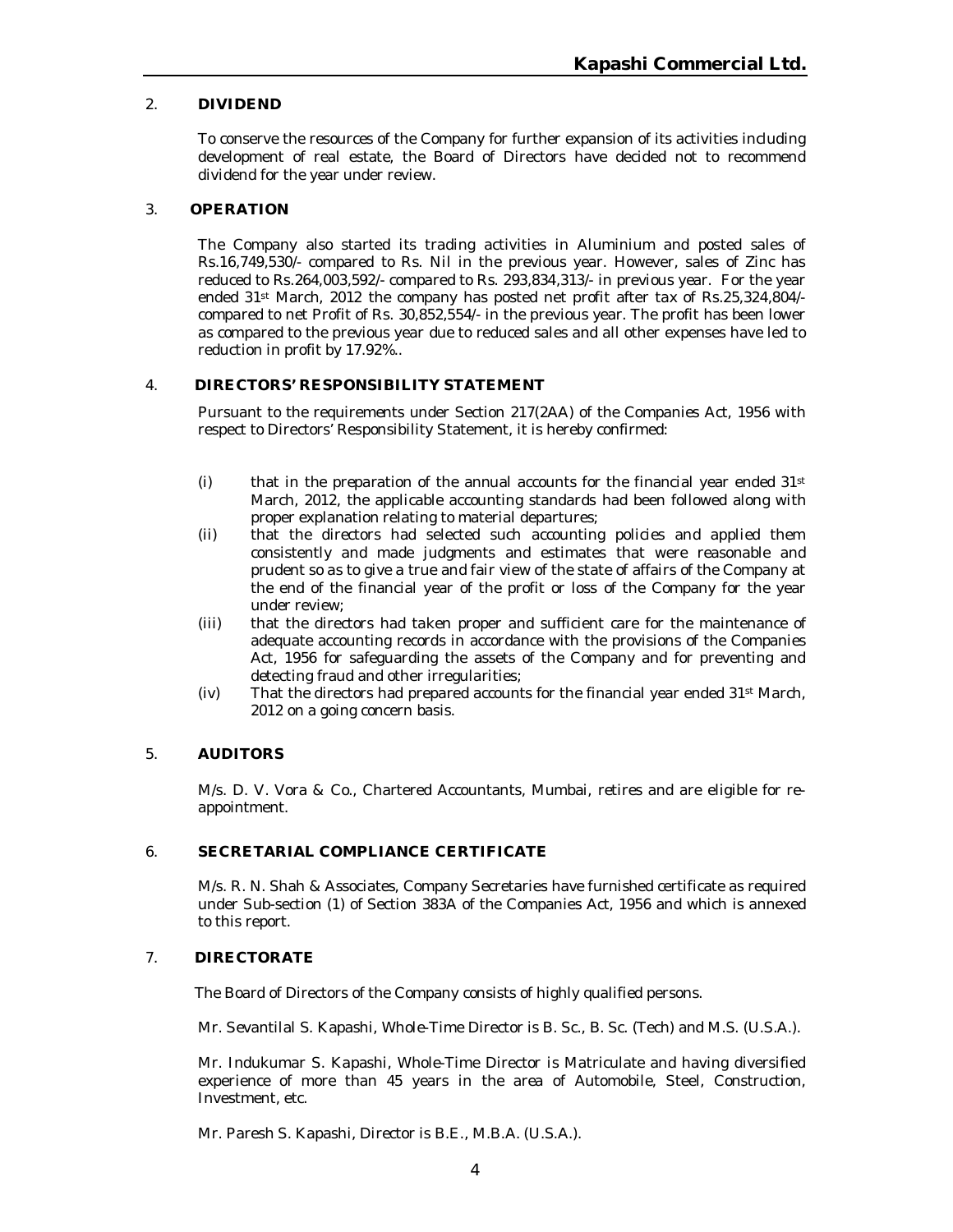Mr. Nimish I. Kapashi, Director is B.B.A. (U.S.A.)

Mr. Atul Vora is an Independent Director and is B. Com., LL.B.

Mr. Mahasukhlal Shah is an Independent Director and is B. Sc. (Chem) (U.S.A).

Mr. Nimish I. Kapashi and Mr. Indukumar S. Kapashi, Directors, retire by rotation and being eligible offer themselves for re-appointment.

#### 8. **EMPLOYEES**

None of the employees have drawn salary as required under section 217 (2A) of the Companies Act, 1956 read with the Companies (Particulars of Employees) Rules, 1975.

#### 9. **CORPORATE SOCIAL RESPONSIBILITY**

Our Company's commitment towards changing the socio-economic development of the weaker sections of women continues its support for the project undertaken by it for their upliftment and social sustainability.

#### 10. **ENERGY, TECHNOLOGY AND FOREIGN EXCHANGE**

The provisions of Section 217 (1) (e) in respect of the Companies Act, 1956 read with the Companies (Disclosure of Particulars in the Report of Board of Directors) Rules 1988, in respect of Conservation of Energy and Technology Absorption are not applicable in case of your Company. There were no earnings or outgoings of foreign exchange during the year under review.

**By Order of the Board of Directors**

Place: Mumbai **S. S. KAPASHI** Date: 30th May, 2012 **Chairman**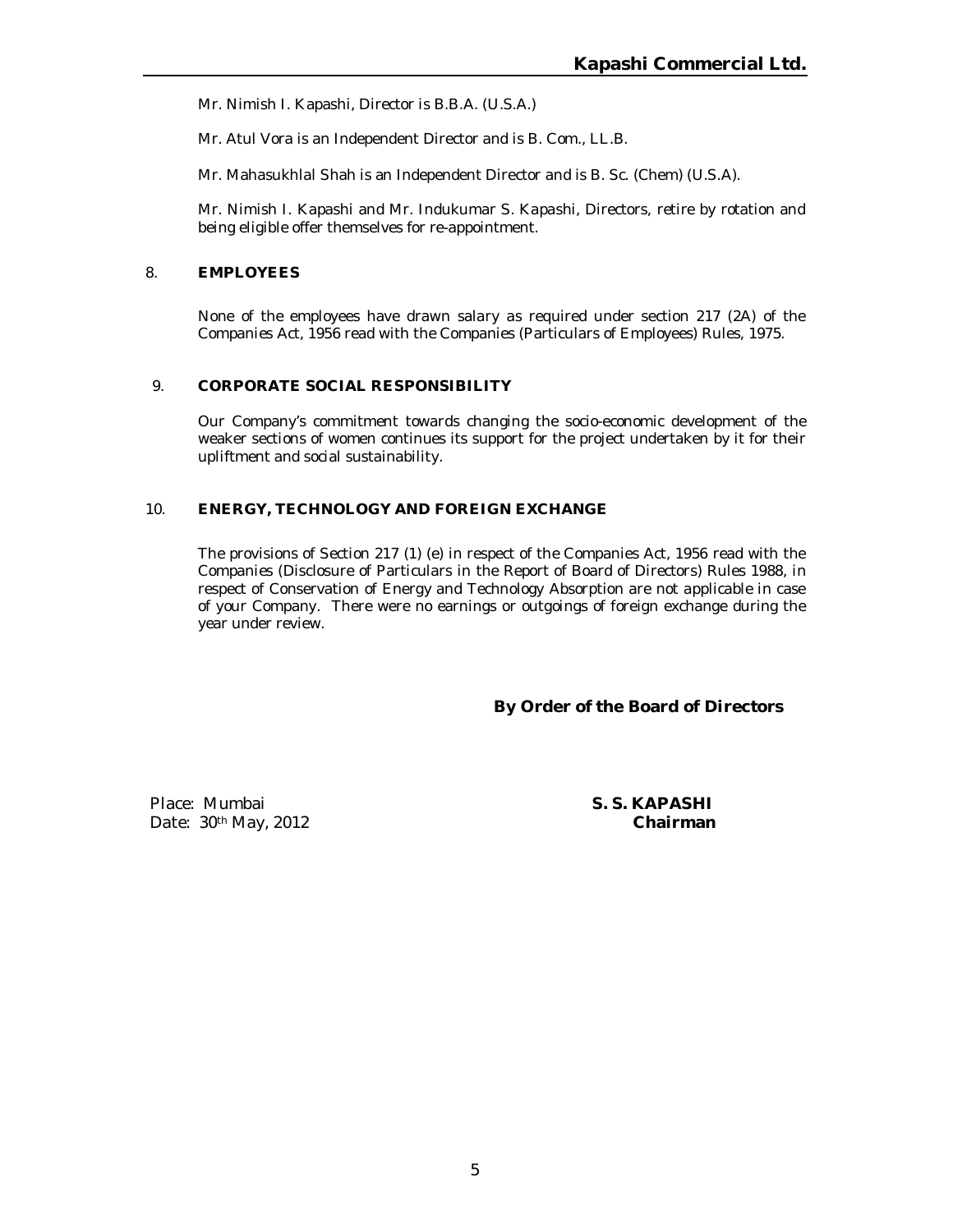## **AUDITOR'S REPORT TO THE MEMBERS**

- 1. We have audited the attached Balance Sheet of KAPASHI COMMERCIAL LIMITED as at 31st March, 2012, also the Statement of Profit and Loss Account and the Cash Flow statement for the year ended on that date annexed thereto. These financial statements are the responsibility of the Company's management. Our responsibility is to express an opinion on these financial statements based on our audit.
- 2. We conducted our audit in accordance with auditing standards generally accepted in India. Those Standards require that we plan and perform the audit to obtain reasonable assurance about whether the financial statements are free of material misstatement. An audit includes examining, on a test basis, evidence supporting the amounts and disclosures in the financial statements. An audit also includes assessing the accounting principles used and significant estimates made by management, as well as evaluating the overall financial statement presentation. We believe that our audit provides a reasonable basis for our opinion.
- 3. As required by the Companies (Auditor's Report) Order, 2003 as amended by the Companies (Auditor's Report) Amendment Order 2004. issued by the Central Government of India in terms of sub-section (4A) of section 227 of the Companies Act, 1956, we annexe hereto a statement on the matters specified in paragraphs 4 and 5 of the said Order, to the extent applicable to the company.
- 4. Further to our comments in the Annexure referred to in paragraph (3) above, we report that :
	- (a) We have obtained all the information and explanations, which to the best of our knowledge and belief were necessary for the purposes of our audit;
	- (b) In our opinion, proper books of account as required by Law have been kept by the Company, so far as appears from our examination of those books;
	- (c) The Balance Sheet, Statement of Profit and Loss account and Cash Flow Statement dealt with by this report are in agreement with the books of account.
	- (d) In our opinion, the Balance Sheet, Statement of Profit and Loss account and Cash Flow statement dealt with by this report comply with the Accounting Standards referred to in sub-section (3C) of Section 211 of the Companies Act, 1956;
	- (e) On the basis of the written representations received from the Directors, as on  $31st$ March, 2012 and taken on record by the Board of Directors, we report that none of the Directors of the Company are disqualified as on March 31, 2012 from being appointed as a Director, in terms of Clause (g) of sub-section (1) of Section 274 of the Companies Act, 1956;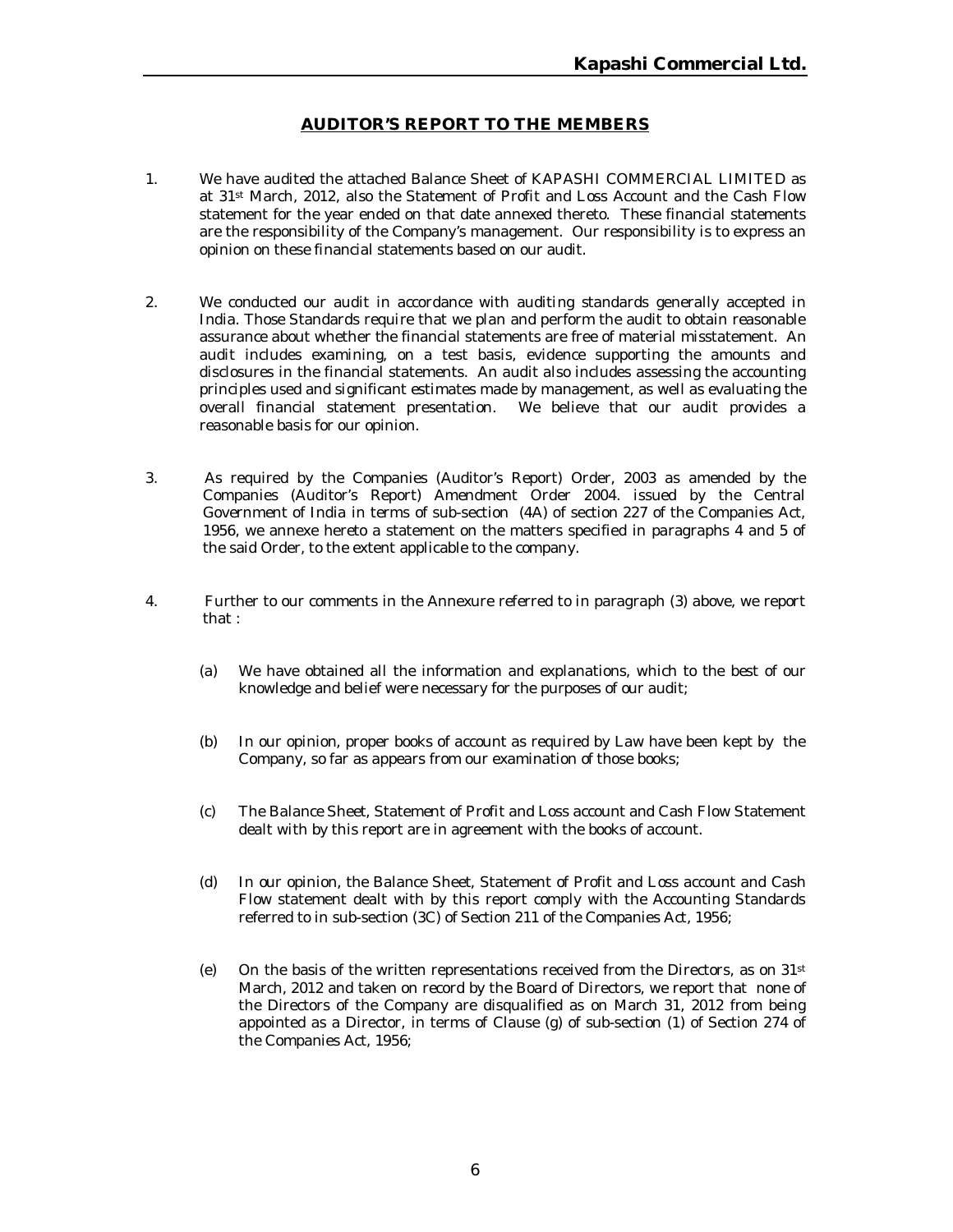- (f) In our opinion and to the best of our information and according to the explanations given to us, the said accounts read together with significant Accounting Policies and notes thereon give the information required by the Companies Act, 1956 in the manner so required and give a true and fair view in conformity with the accounting principles generally accepted in India;
	- 1. In the case of Balance Sheet, of the state of affairs of the Company as at 31st March, 2012
	- 2. In the case of the Statement Profit and Loss Account, of the Profit of the Company for the year ended on that date and
	- 3. In the case of Cash Flow statement, of the Cash Flows for the year ended on that date.

**For D. V. VORA & CO. Chartered Accountants (FRN 111624W)**

 **( D.V.VORA ) PARTNER Membership No. 30013**

**Place: Mumbai: Date : 30th May, 2012**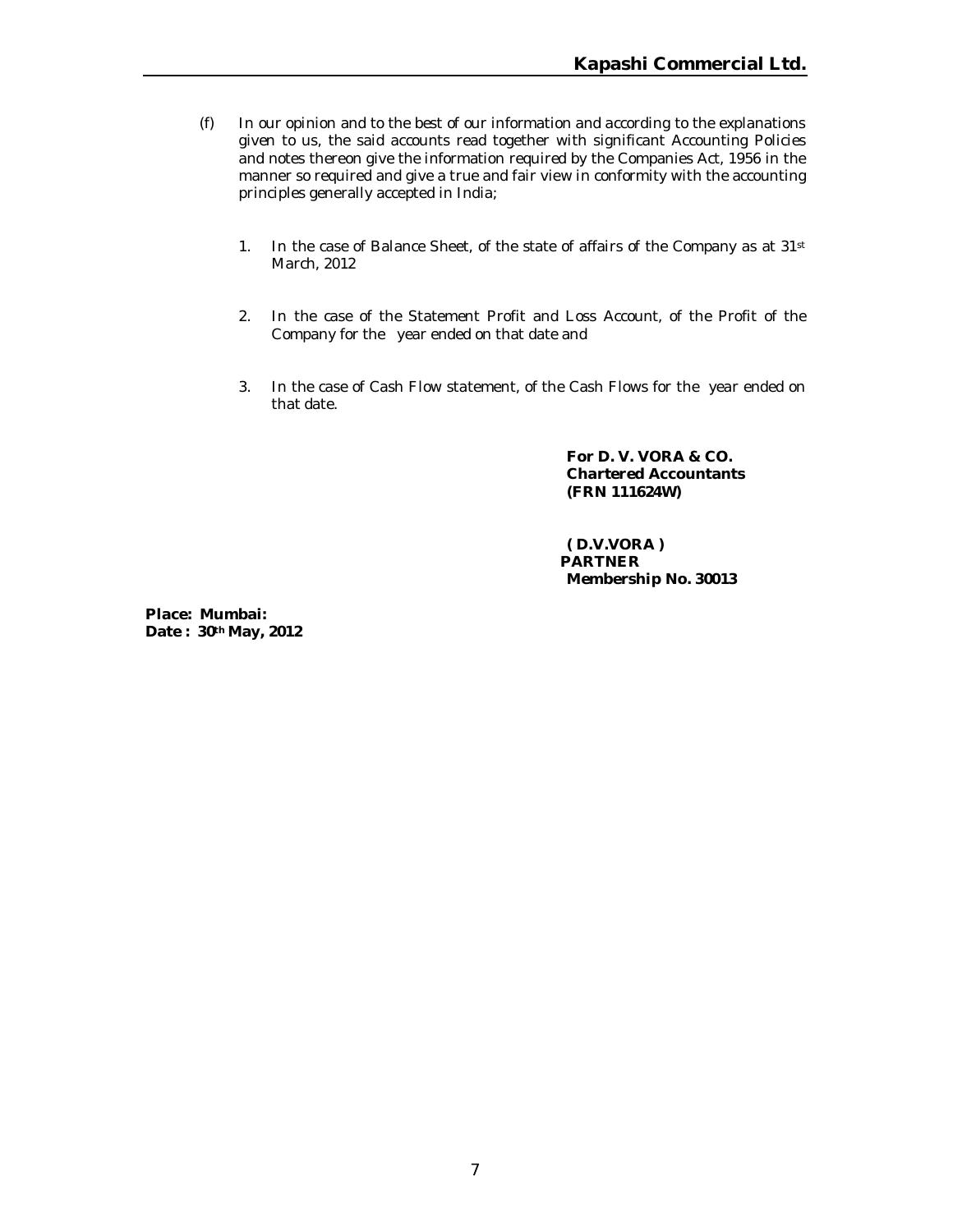#### **ANNEXURE TO AUDITOR'S REPORT**

#### **Referred to in paragraph 3 of our report of even date.**

- [I] [a] The company has maintained proper records showing full particulars including quantitative details and situation of fixed assets.
	- [b] The company has a regular programme of verification which, in our opinion, is reasonable having regard to the size of the company and the nature of its assets. No material discrepancies were noticed on such verification.
	- [c] During the year, the Company has not disposed off any major part of the Fixed Assets.
- [II] [a] The inventory has been physically verified during the year by the management. In our opinion, the frequency of verification is reasonable.
	- [b] The procedures of physical verification of inventories followed by the management are reasonable and adequate in relation to the size of the company and the nature of its business.
	- [c] The company is maintaining proper records of inventory. The discrepancies noticed on verification between the physical stocks and the book records were not material.
- [III] [a] The Company had taken loan from four parties covered in the Register maintained under Section 301 of the Companies Act, 1956. The maximum amount involved during the year was Rs 223.14 lacs and the year-end balance of loans taken from such parties was Rs. 14.21 lacs. There are no parties covered in the register maintained under section 301 of the Companies Act, 1956 to which the company has granted loans.
	- [b] In our opinion the rate of interest and other terms and conditions on which loans have been taken from/granted to companies, firms or other parties listed in the registers maintained under Section 301 are not, prima facie, prejudicial to the interest of the company.
	- [c] The Company is regular in repaying the principal amounts as stipulated and has been regular in the payment of interest. The parties have repaid the principal amounts as stipulated and have been regular in the payment of interest.
- [IV] In our opinion and according to the information and explanations given to us, there are adequate internal control procedures commensurate with the size of the company and the nature of its business with regard to purchases of inventory, fixed assets and with regard to the sale of goods. During the course of our audit, we have not observed any continuing failure to correct major weakness in internal controls.
- [V] [a] According to the information and explanations given to us, we are of the opinion that the transactions that need to be entered into the register maintained under section 301 of the Companies Act, 1956 have been so entered.
	- [b] In our opinion and according to the information and explanations given to us, the transactions made in pursuance of contracts or arrangements entered in the registers maintained under Section 301 of the Companies Act, 1956 and exceeding the value of rupees Five lacs in respect of any party during the year have been made at prices which are reasonable having regard to prevailing market prices at the relevant time.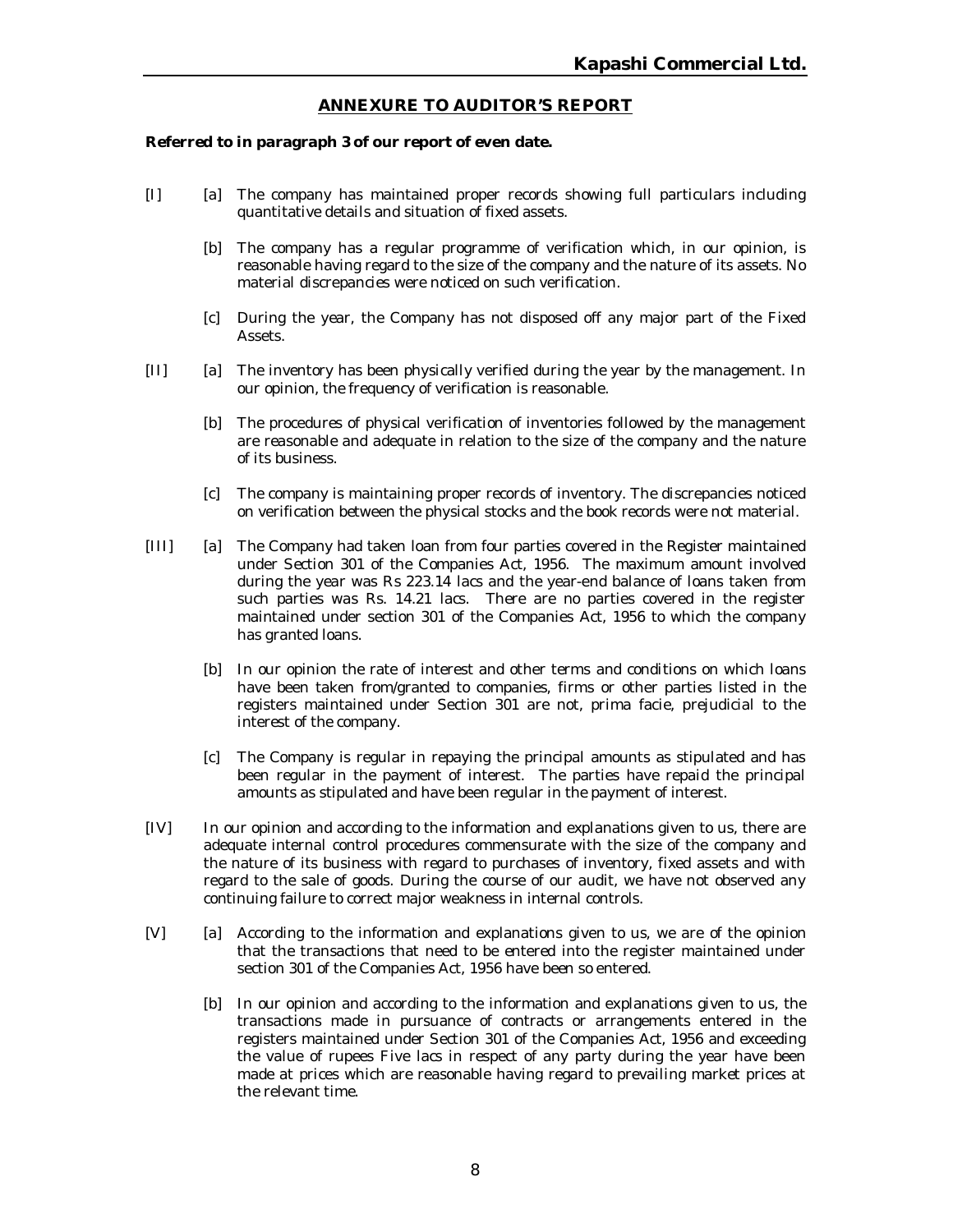- [VI] In our opinion and according to the information and explanations given to us, the Company has complied with the provisions of Sections 58A and 58AA of the Companies Act, 1956 and the Companies (Acceptance of Deposits) Rules, 1975 with regard to the deposits accepted from the public. No order has been passed by the Company Law Board.
- [VII] In our opinion, the company has an internal audit system commensurate with the size and nature of its business.
- [VIII] The Rules made by the Central Government for the maintenance of cost records under Section 209 (1) (d) of the Companies Act, 1956 does not apply in respect of Company's business.
- [IX] [a] The company is regular in depositing with appropriate authorities undisputed statutory dues including provident fund, investor education protection fund, employees' state insurance, income-tax, sales-tax, wealth-tax, service tax, custom duty, excise-duty, cess and other statutory dues applicable to it.
	- [b] According to the information and explanations given to us, no undisputed amounts payable in respect of income tax, wealth tax, sales tax, customs duty, excise duty and cess were in arrears, as at 31st March 2012 for a period of more than six months from the date they became payable.
	- [c] According to the information and explanation given to us, there are no dues of sale tax, income-tax, customs duty, wealth-tax, service tax, excise duty and cess which have not been deposited on account of any dispute.
- [X] The company does not have accumulated losses as at 31st March, 2012,The company has not incurred any cash losses during the financial year covered by the audit and the immediately preceding financial year.
- [XI] During the year, the company has not taken any loan from any financial institution or bank and has not issued any debenture.
- [XII] The company has not granted any loans and advances on the basis of security byway of pledge of shares, debentures and other securities.
- [XIII] In our opinion, the company is not a chit fund or a nidhi / mutual benefit fund / society. Therefore, the provisions of clause  $4(xiii)$  of the said order are not applicable to the company.
- [XIV] In our opinion, the company has maintained proper records of the transactions and contracts of the investments dealt in by the company and timely entries have been made there in. The investments made by the company are held in its own name except to the extent of the exemption under section 4a of the act.
- [XV] The company has not given any guarantee for loans taken by others from Bank or financial institutions.
- [XVI] The provision of clause 4(XVI) of the order is not presently applicable to the company since it has not taken any term loan during the financial year.
- [XVII] According to the information and explanations given to us and on an overall examination of the balance sheet of the company, we report that no funds raised on short-term basis have been used for long-term investment.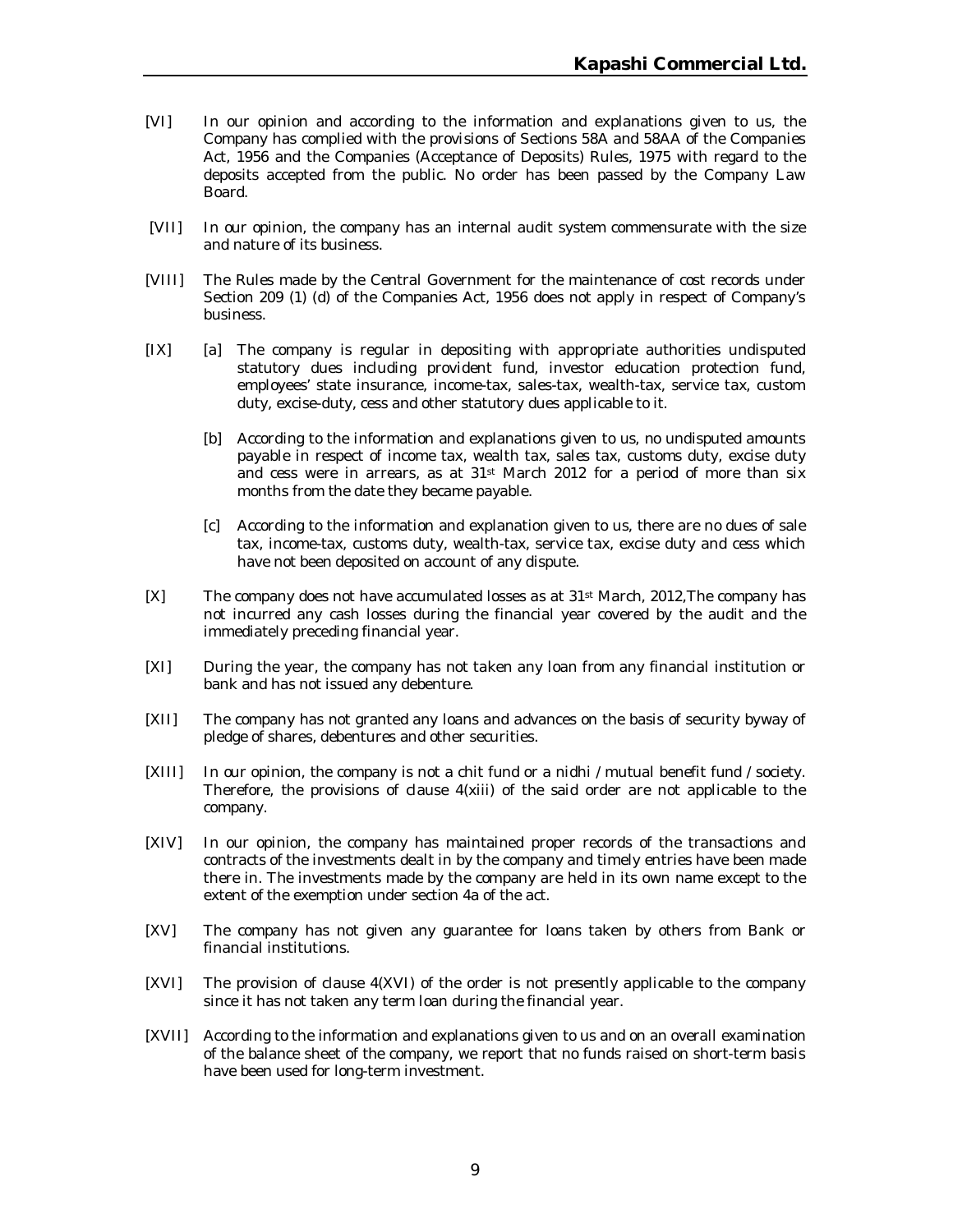- [XVIII] According to the information and explanations given to us, during the year the company has not made preferential allotment of shares to parties and companies covered in the register maintained under section 301 of the Act.
- [XIX] The company has not issued any debentures during the year.
- [XX] The company has not raised any money through Public Issue during the year.
- [XXI] In our opinion and according to the information and explanations given to us, no fraud on or by the company has been noticed or reported during the course of our audit.

**For D. V. VORA & CO. Chartered Accountants (FRN 111624W)**

 **( D.V.VORA ) PARTNER Membership No. 30013**

**Place: Mumbai. Dated: 30th May, 2012**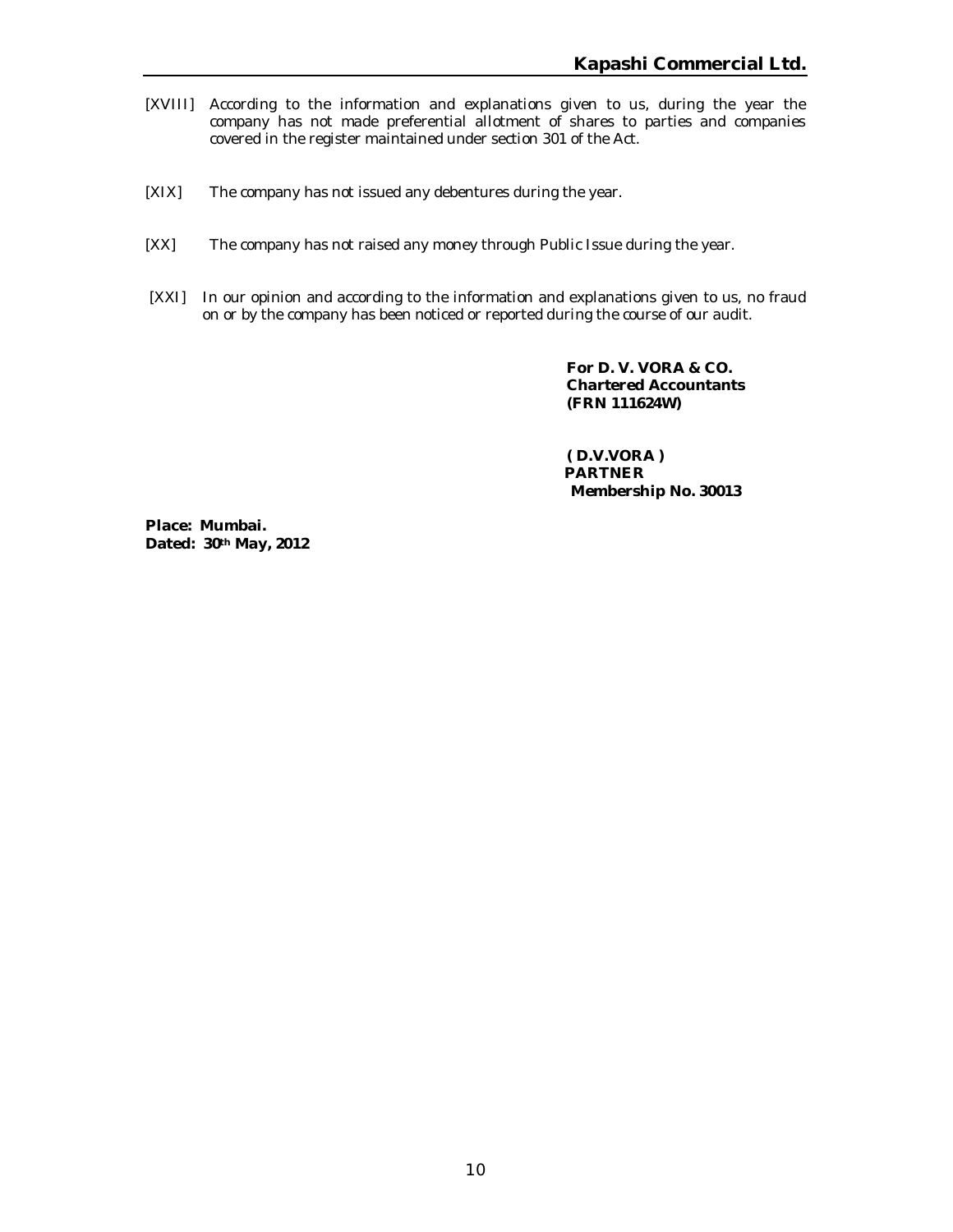#### **COMPLIANCE CERTIFICATE**

#### To, The Shareholders **KAPASHI COMMERCIAL LIMITED**

We have examined the registers, records, books and papers of **KAPASHI COMMERCIAL LIMITED** (the Company) as required to be maintained under the Companies Act, 1956 (the Act) and the rules made there under and also the provisions contained in the Memorandum and Articles of Association of the Company for the financial year ended on 31st March, 2012. In our opinion and to the best of our information and according to the examinations carried out by us and explanations furnished to us by the Company, its Officers and agents, we certify that in respect of the aforesaid financial year:

- 1. The Company has kept and maintained all registers as stated in Annexure 'A' to this certificate, as per the provisions and the rules made there under and all entries therein have been duly recorded
- 2. The Company has duly filed the forms and returns as stated in Annexure 'B' to this certificate, with the Registrar of Companies, Regional Director, Central Government, Company Law Board or other authorities within the time prescribed under the Act and the rules made there under.
- 3. The Company being a Public Limited Company has the minimum prescribed paid-up capital.
- 4. The Board of Directors duly met 5 (Five) times on 25<sup>th</sup> May, 2011; 10<sup>th</sup> August, 2011; 9<sup>th</sup> November, 2011; 30th November, 2011; 8th February, 2012 in respect of which meetings proper notices were given and the proceedings were properly recorded and signed including the circular resolutions passed in the Minutes Book maintained for the purpose
- 5. The Company closed its Register of Members, and/or debenture holders from, 30<sup>th</sup> day of August, 2011 to, 7th day of September, 2011 (both days inclusive and necessary compliance of Section 154 of the Act has been made.
- 6. The Annual General Meeting for the financial year ended 31st March, 2011 was held on 7th September, 2011 after giving due notice to the members of the Company and the resolutions passed there at were duly recorded in the Minutes Book maintained for the purpose.
- 7. No extra-ordinary general meeting was held during the financial year.
- 8. The Company has not advanced any loans to its directors and/or persons or firms or Companies referred in the section 295 of the Act.
- 9. The Company has duly complied with the provisions of section 297 of the Act in respect of contracts specified in that section.
- 10. The Company has made necessary entries in the register maintained under section 301 of the Act.
- 11. As there were no instances falling within the purview of section 314 of the Act, the Company has not obtained any approvals from the Board of directors, members or the Central Government as the case may be.
- 12. The Company has not issued any duplicate share certificates during the financial year.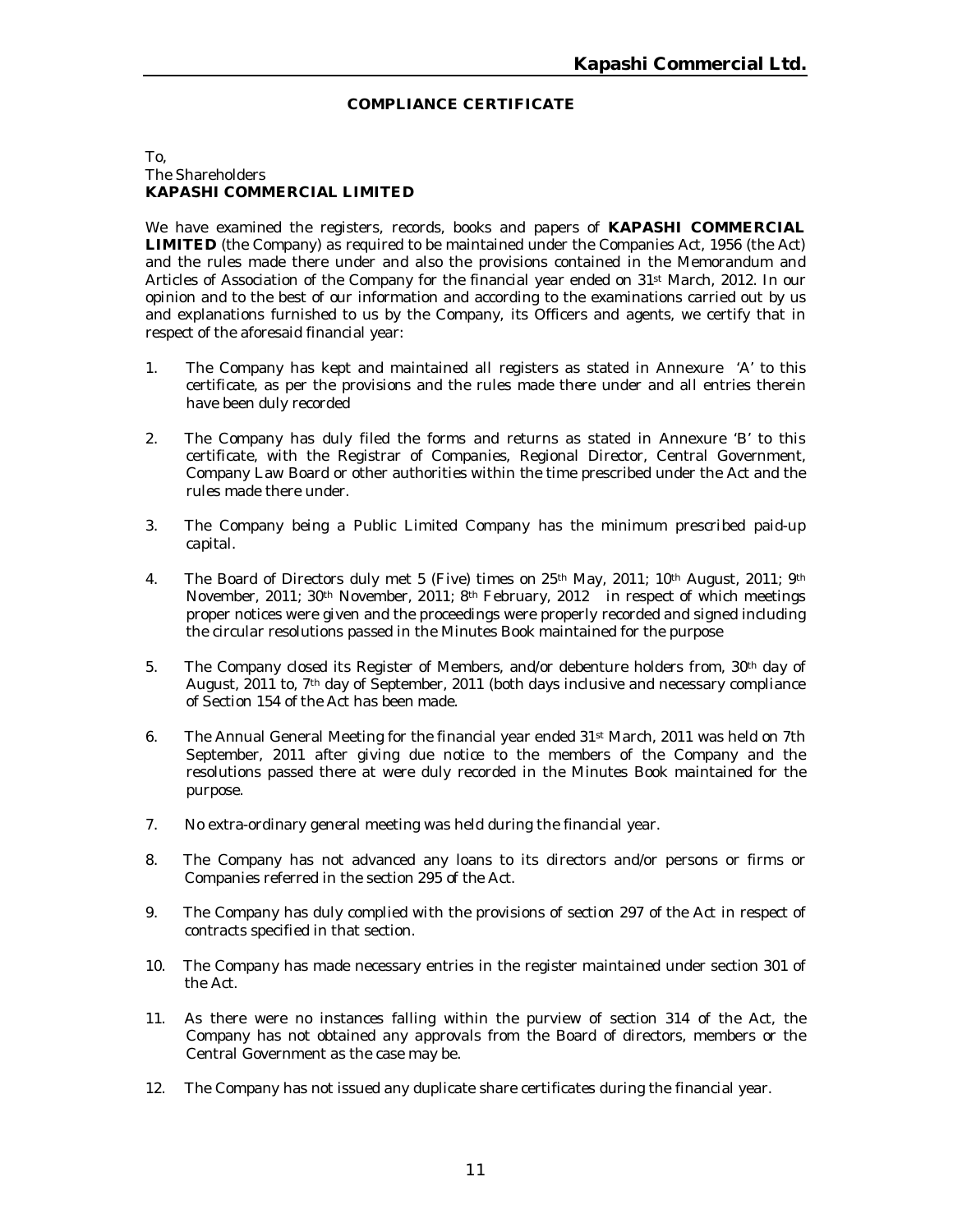- 13. (i) The Company has delivered all the certificates on lodgement for transfer/transmission or any other purpose in accordance with the provisions of the Act.
	- (ii) The Company has not deposited any amount in separate bank account as no dividend including interim dividend was declared during the financial year;
	- (iii) The Company has not posted warrants to any member of the Company as no dividend was declared during the financial year;
	- (iv) no amounts in unpaid dividend account, application money due for refund, matured deposits, matured debentures and the interest accrued thereon which have remained unclaimed or unpaid for a period of seven years, so no amount has been transferred to Investor Education and Protection Fund;
	- (v) The Company has duly complied with the requirements of section 217 of the Act.
- 14. The Board of Directors of the Company is duly constituted. There were no appointments of directors, additional directors, alternate directors and directors to fill casual vacancies during the financial year.
- 15. The appointment of Whole-time Directors has been made in compliance with the provisions of section 269 read with Schedule XIII of the Act.
- 16. The Company has not appointed any sole selling agent during the financial year.
- 17. The Company was not required to obtain approvals of the Central Government, Company Law Board, Regional Director, Registrar or such other authorities as prescribed under the various provisions of the Act.
- 18. The directors have disclosed their interest in other firms/companies to the Board of Directors pursuant to the provisions of the Act and the rules made there under.
- 19. The Company has not issued any shares, debentures or other securities during the financial year.
- 20. The Company has not bought back any shares during the financial year.
- 21. There was no redemption of preference shares or debentures during the financial year.
- 22. There was no transaction necessitating the Company to keep in abeyance the rights to dividend, right shares and bonus shares pending registration of transfer of shares.
- 23. The Company has not invited/accepted any deposits including any unsecured loans falling within the purview of Section 58A during the financial year.
- 24. The amount borrowed by the Company from Directors, financial institutions, banks and others during the financial year ended 31<sup>st</sup> March, 2012 is within the borrowing limits of the Company and that necessary resolutions as per section 293(1)(d) of the Act have been passed in duly convened Annual/Extra-Ordinary General Meeting.
- 25. The Company has made loans and investments or advances or given guarantees or provided securities to other bodies corporate and has made necessary entries in the register kept for the purpose.
- 26. The Company has not altered the provisions of the Memorandum with respect to the situation of the Company's registered office from one state to another during the year under scrutiny.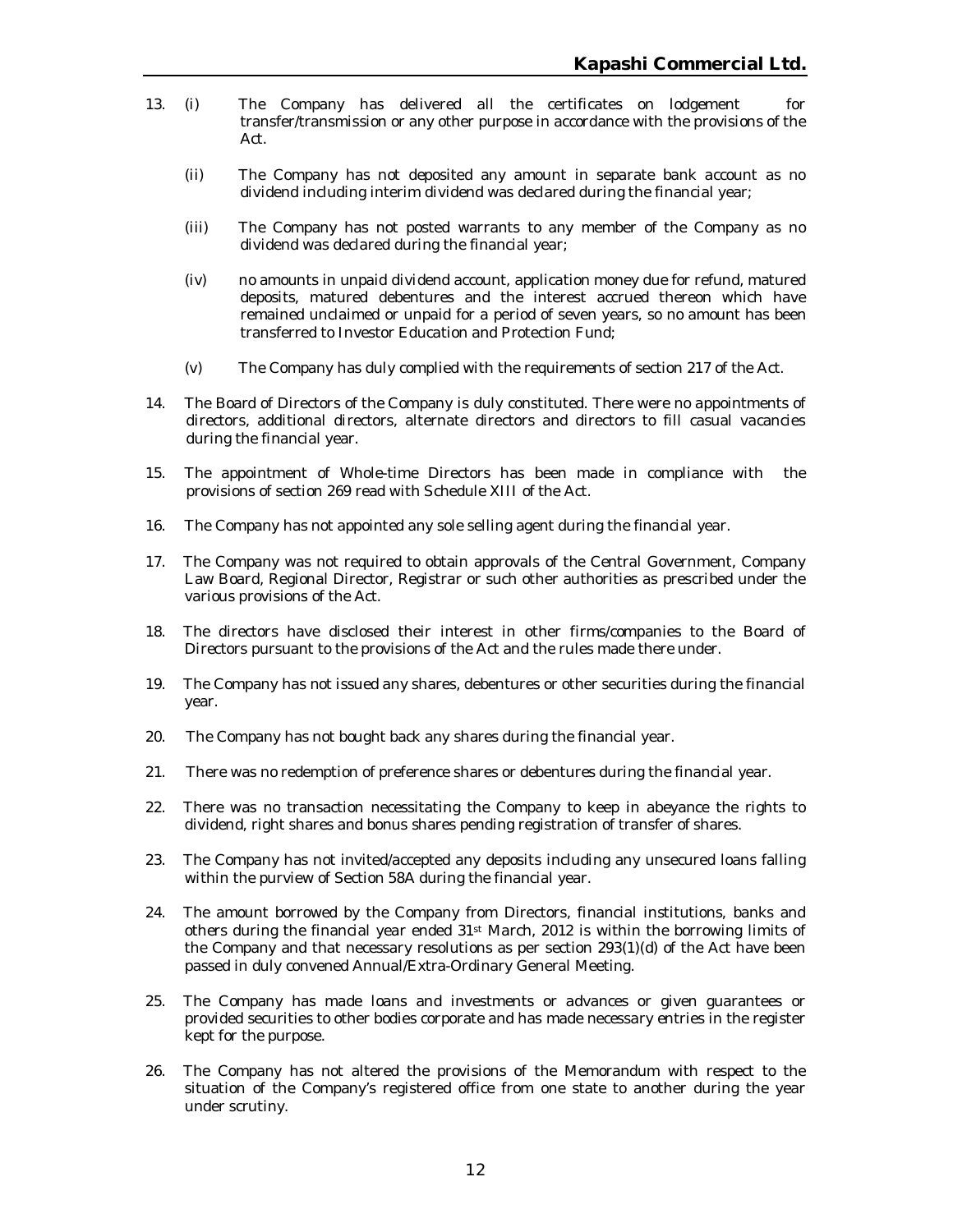- 27. The Company has not altered the provisions of the Memorandum with respect to the objects of the Company during the year under scrutiny.
- 28. The Company has not altered the provisions of the Memorandum with respect to name of the Company during the year under scrutiny.
- 29. The Company has not altered the provisions of the Memorandum with respect to share capital of the Company during the year under scrutiny.
- 30. The Company has not altered its Articles of Association during the financial year.
- 31. There was no prosecution initiated against or show cause notices received by the Company, during the financial year, for offences under the Act.
- 32. The Company has not received any money as security from its employees during the financial year.
- 33. As the provisions of the Provident Fund Act are not applicable to the Company, the Company is not supposed to deposit both employees' and employer's contribution towards Provident Fund during the financial year with prescribed authorities pursuant to Section 418 of the Act.

#### **For R. N. SHAH & ASSOCIATES COMPANY SECRETARIES**

**DATE: 30th May, 2012 Proprietor**

**PLACE: MUMBAI (RAJNIKANT N. SHAH) C. P. No. 700**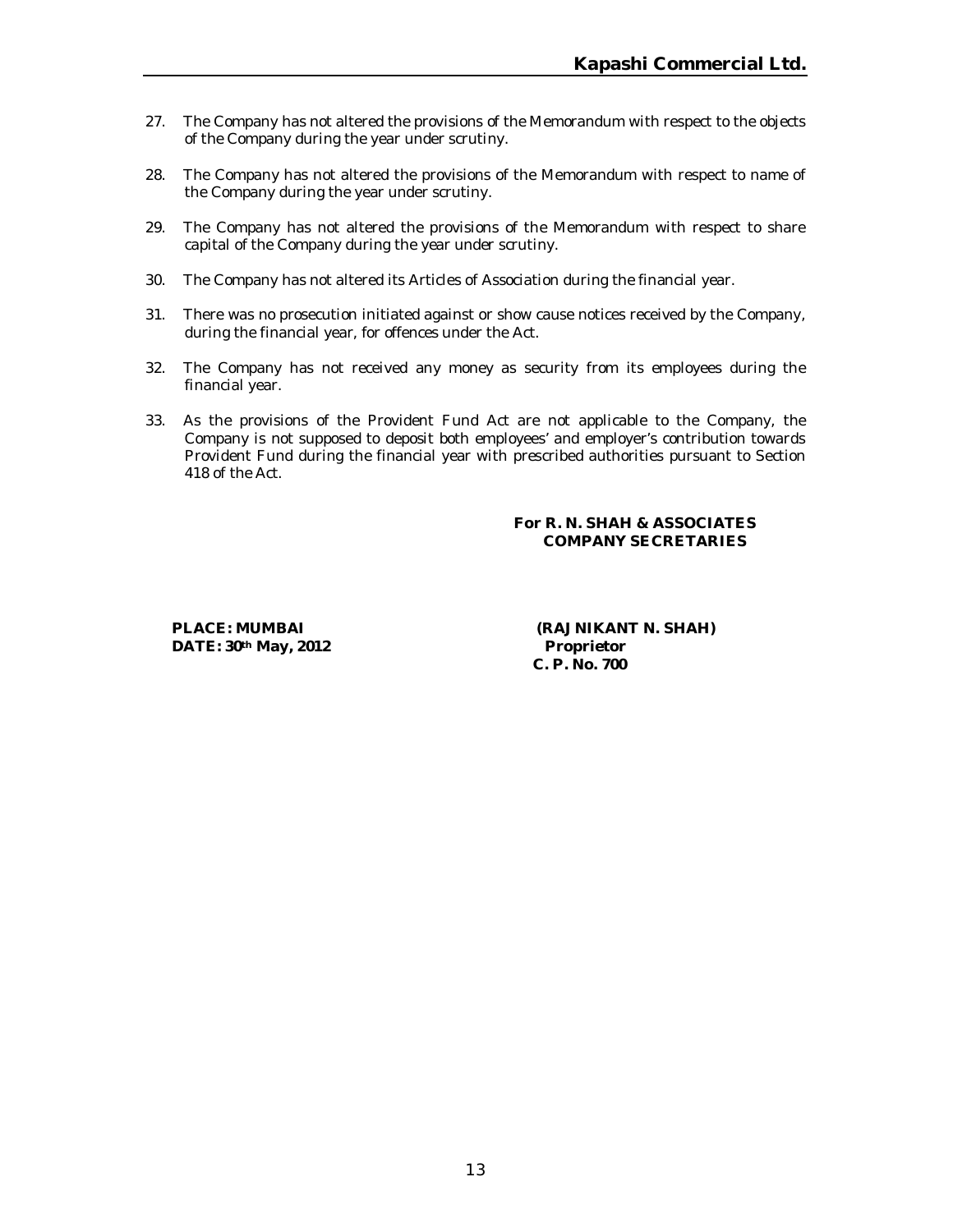#### *Annexure A*

#### **Registers as maintained by KAPASHI COMMERCIAL LIMITED:**

- 1. Board Minutes Book u/s. 193.
- 2. Members Minutes Book u/s. 193.
- 3. Attendance Register.
- 4. Application for and Allotment of Shares u/s.72.
- 5. Register of Members u/s. 150.
- 6. Register of Share Transfers u/s. 108.
- 7. Register of Directors, Managing Directors u/s. 303.
- 8. Register of Directors' Share holdings u/s.307.
- 9. Register of Contracts u/s. 301.
- 10. Register of Companies and Firms in which Directors interest u/s. 301(3).
- 11. Register of Charge u/s.143

#### *Annexure B*

**Forms and Returns as filed by KAPASHI COMMERCIAL LIMITED with Registrar of Companies, Regional Director, Central Government or other authorities during the financial year ended 31st March, 2012: -**

- 1. Form 66 together with Compliance Certificate for the financial year ended 31/03/2011 filed u/s. 383A on 08/09/2011.
- 2. Form 23AC & Form 23ACA together with Additional Attachment and Balance Sheet as on 31/03/2011 and Profit & Loss for the year ended on that filed u/s. 220 on 09/09/2011.
- 3. Form 20B together with Annual Return dated 07/09/2011 filed u/s.159 on 22/09/2011.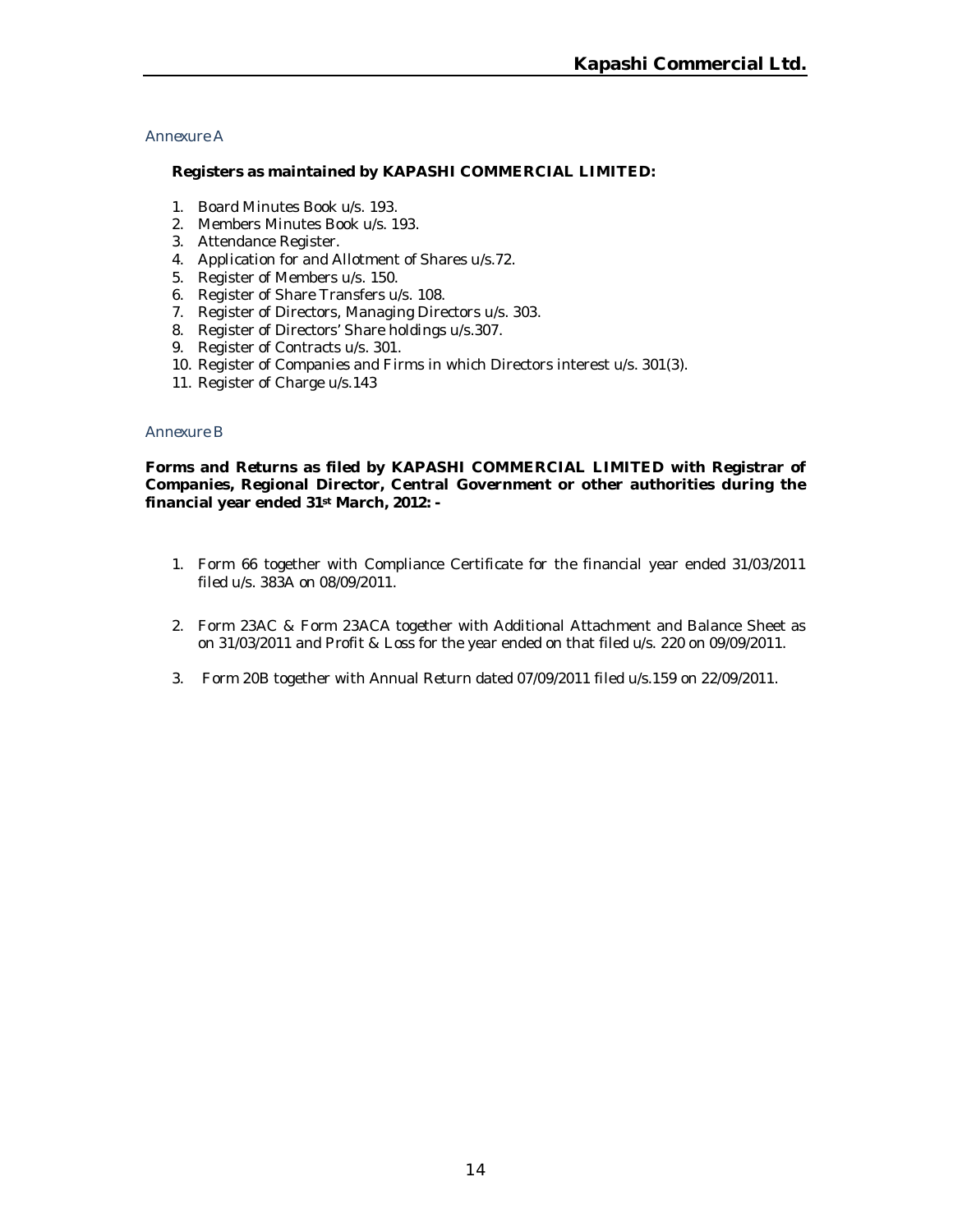# **BALANCE SHEET AS AT 31ST MARCH, 2012**

| Particulars                                                                                                                                                                                                                |                                                                                                                                                                                         | <b>Note</b><br>No.              | As at<br>31st March 2012                                     | As at<br>31st March 2011<br>Ŕs                                    |  |
|----------------------------------------------------------------------------------------------------------------------------------------------------------------------------------------------------------------------------|-----------------------------------------------------------------------------------------------------------------------------------------------------------------------------------------|---------------------------------|--------------------------------------------------------------|-------------------------------------------------------------------|--|
| <b>EQUITY AND LIABILITIES</b><br><b>Shareholder's Funds</b><br>Share Capital<br>Reserves and Surplus                                                                                                                       |                                                                                                                                                                                         | 1<br>$\overline{2}$             | 10000000<br>415699856                                        | 10000000<br>387426328                                             |  |
| allotment                                                                                                                                                                                                                  |                                                                                                                                                                                         |                                 | $\bf{0}$                                                     | $\mathbf 0$                                                       |  |
| <b>Non-Current Liabilities</b><br>Other Long term liabilities<br>Long term provisions                                                                                                                                      |                                                                                                                                                                                         | 3<br>4                          | 25206233<br>1961134                                          | 23556233<br>1805782                                               |  |
| <b>Current Liabilities</b><br>Short term borrowings<br>Other current liabilities<br>Short term provisions<br><b>Total</b>                                                                                                  |                                                                                                                                                                                         | 5<br>6<br>$\overline{7}$        | 1420791<br>341730<br>913000<br>455542744                     | 6006485<br>816516<br>438340<br>430049684                          |  |
| <b>Assets</b><br><b>Non-current assets</b><br><b>Fixed assets</b><br>(i) Tangible assets<br>Non-current investments<br>Long term loans and advances<br>Other non-current assets                                            |                                                                                                                                                                                         | 8<br>9<br>10<br>11              | 5295380<br>259452023<br>6741744<br>30968623                  | 5709609<br>261639938<br>5527512<br>34948663                       |  |
| <b>Current Assets</b><br>Current investments<br>Inventories<br>Trade receivables - Others<br>Cash and cash equivalents<br>Short term loans and advances<br>Other current assets<br>Advance tax (Net of Provision)<br>Total |                                                                                                                                                                                         | 12<br>13<br>14                  | 0<br>0<br>18704161<br>2036515<br>132344298<br>0<br>455542744 | 0<br>0<br>13428257<br>3905182<br>104166315<br>724208<br>430049684 |  |
|                                                                                                                                                                                                                            | 1<br>1                                                                                                                                                                                  |                                 |                                                              |                                                                   |  |
|                                                                                                                                                                                                                            |                                                                                                                                                                                         |                                 |                                                              |                                                                   |  |
|                                                                                                                                                                                                                            | For and on behalf of the Board                                                                                                                                                          |                                 |                                                              |                                                                   |  |
|                                                                                                                                                                                                                            | <b>Significant Accounting Policies</b><br><b>Notes on Financial Statements</b><br>As per our Report of even date<br>For D.V. VORA & CO.<br><b>Chartered Accountants</b><br>(FRN 11624W) | Share application money pending | 1 to 25                                                      | <b>Rs</b>                                                         |  |

**(D. V. VORA) Membership No. 30013**

**Mumbai Mumbai**

# **[ S. S. KAPASHI ] [N. I. KAPASHI]**

#### *Directors*

 $Data: 30<sup>th</sup> May, 2012$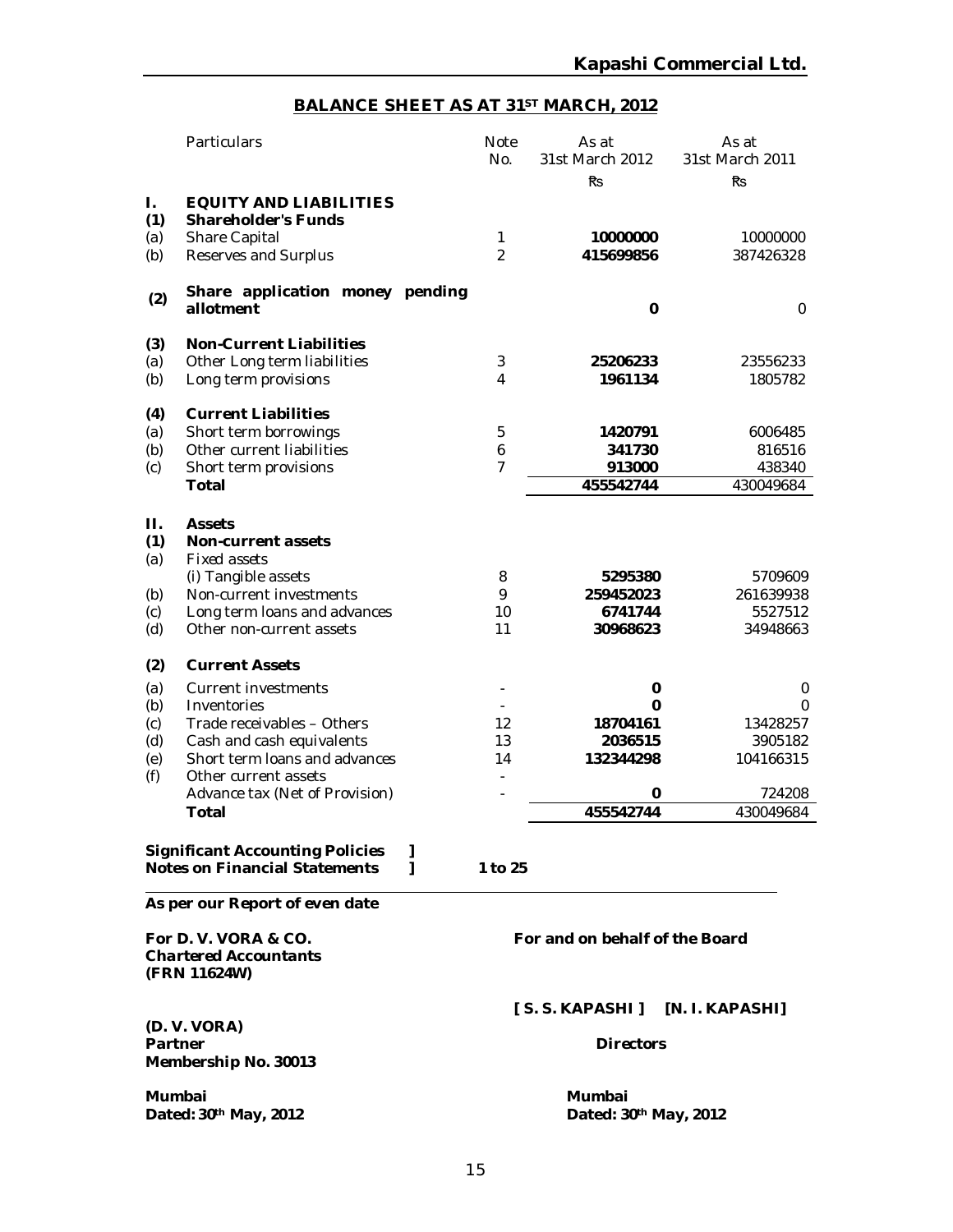| STATEMENT OF PROFIT AND LOSS FOR THE YEAR ENDED 31ST MARCH, 2012 |                                                                                          |         |                 |                 |  |  |
|------------------------------------------------------------------|------------------------------------------------------------------------------------------|---------|-----------------|-----------------|--|--|
|                                                                  | Particulars                                                                              | Note    | As at           | As at           |  |  |
|                                                                  |                                                                                          | No.     | 31st March 2012 | 31st March 2011 |  |  |
|                                                                  |                                                                                          |         | Ŕs              | Ŕs              |  |  |
| L.                                                               | Revenue from operations                                                                  | 15      | 280753122       | 293834313       |  |  |
| П.                                                               | Other Income                                                                             | 16      | 43151161        | 48115170        |  |  |
| Ш.                                                               | Total Revenue (1+II)                                                                     |         | 323904283       | 341949483       |  |  |
| IV.                                                              | Expenses                                                                                 |         |                 |                 |  |  |
|                                                                  | Purchase of Traded goods                                                                 | 17      | 267845974       | 281248006       |  |  |
|                                                                  | Employee benefit expense                                                                 | 18      | 8166996         | 7811822         |  |  |
|                                                                  | Financial costs                                                                          | 19      | 570680          | 2798642         |  |  |
|                                                                  | Depreciation                                                                             |         | 414229          | 432075          |  |  |
|                                                                  | Other expenses                                                                           | 20      | 10632876        | 9501912         |  |  |
|                                                                  | <b>Total Expenses</b>                                                                    |         | 287630755       | 301792457       |  |  |
| V.                                                               | Profit before exception and extraordinary                                                |         |                 |                 |  |  |
|                                                                  | items and tax                                                                            |         | 36273528        | 40157026        |  |  |
|                                                                  |                                                                                          |         |                 |                 |  |  |
| VI.                                                              | (Impairment<br><sub>of</sub><br>Exceptional<br>Items                                     |         |                 |                 |  |  |
|                                                                  | Assets)                                                                                  |         | 0               | $-38700$        |  |  |
| VII.                                                             | Share of Loss from Partnership Firm                                                      |         | 0               | $-1443542$      |  |  |
| VIII.                                                            | Excess Provision of earlier years                                                        |         | $\mathbf 0$     | 726070          |  |  |
| IX.                                                              | Profit before tax                                                                        |         | 36273528        | 39052554        |  |  |
| Х.                                                               | Tax expenses                                                                             |         |                 |                 |  |  |
| (1)                                                              | Current tax                                                                              |         | 8000000         | 8200000         |  |  |
| (2)                                                              | Deferred tax                                                                             |         | 0               | 0               |  |  |
| XI.                                                              | Profit/(Loss) from the<br>period<br>from                                                 |         |                 |                 |  |  |
|                                                                  | continuing operations $(IX - X)$                                                         |         | 28273528        | 30852554        |  |  |
| XII.                                                             | Earning per equity share                                                                 |         |                 |                 |  |  |
| (a)                                                              | Profit/(Loss) after tax and prior period                                                 |         |                 |                 |  |  |
|                                                                  | items as per Profit & Loss Account (in                                                   |         |                 |                 |  |  |
|                                                                  | Rupees)                                                                                  |         | 28273528        | 30852554        |  |  |
| (b)                                                              | Weighted average number of equity                                                        |         |                 |                 |  |  |
|                                                                  | shares outstanding                                                                       |         | 1000000         | 1000000         |  |  |
| (c)                                                              | Basic & Diluted                                                                          |         | 28.27           | 30.85           |  |  |
|                                                                  |                                                                                          |         |                 |                 |  |  |
|                                                                  | <b>Significant Accounting Policies</b><br>I<br>1<br><b>Notes on Financial Statements</b> | 1 to 25 |                 |                 |  |  |
|                                                                  |                                                                                          |         |                 |                 |  |  |
|                                                                  | As per our Report of even date                                                           |         |                 |                 |  |  |

*Chartered Accountants* **(FRN 11624W)**

**(D. V. VORA) Partner** *Directors* **Membership No. 30013**

**For D. V. VORA & CO. For and on behalf of the Board**

**[ S. S. KAPASHI ] [N. I. KAPASHI]**

Mumbai<br>
Dated: 30<sup>th</sup> May, 2012<br>
Dated: 3 Dated: 30th May, 2012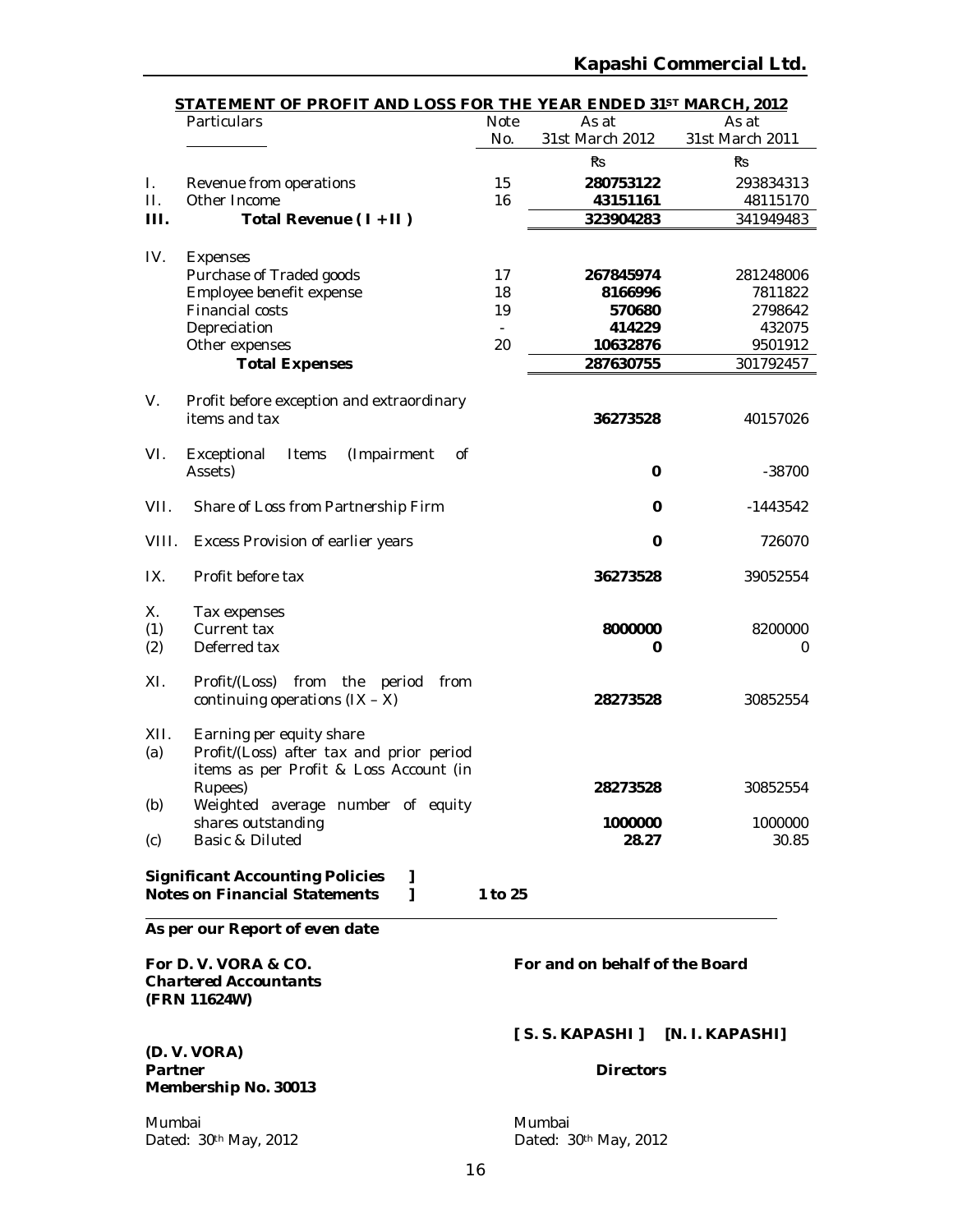#### CASH FLOW STATEMENT FOR THE YEAR ENDED 31ST MARCH 2012 (PURSUANT TO AMENDMENT TO CLAUSE 32 OF THE LISTING AGREEMENT)

|     | <b>PARTICULARS</b>                             |            | As at<br>31-03-2012 |            | As at<br>31-03-2011 |
|-----|------------------------------------------------|------------|---------------------|------------|---------------------|
|     |                                                |            | Rupees              |            | Rupees              |
|     | CASH FLOW FROM OPERATING ACTIVITIES:           |            |                     |            |                     |
|     |                                                |            |                     |            |                     |
| (A) | Net profit before tax & extra<br>ordinary item |            | 36273528            |            | 39770026            |
| (B) | Adjustment                                     |            |                     |            |                     |
|     | Add:                                           |            |                     |            |                     |
|     | i) Depreciation                                | 414229     |                     | 432075     |                     |
|     | ii) Interest paid                              | 570680     | 984909              | 2798642    | 3230717             |
|     |                                                |            |                     |            |                     |
|     | Less:                                          |            |                     |            |                     |
|     | <b>Interest Earned</b><br>i)                   | (3196690)  |                     | (5111479)  |                     |
|     | ii) Dividend Earned                            | (1542483)  |                     | (1169980)  |                     |
|     | iii) Long Term/Short Term Capital              |            |                     |            |                     |
|     | Gain                                           | (3112509)  | (7851682)           | (9696263)  | (15977722)          |
|     |                                                |            |                     |            |                     |
|     | CASH FROM OPERATIONS                           |            | 29406755            |            | 27023021            |
| (C) | (Increase)/Decrease<br>in<br>Current<br>Assets |            |                     |            |                     |
|     | i) Inventories                                 |            |                     |            |                     |
|     | ii) Sundry Debtors                             | (5275904)  |                     | 12947556   |                     |
|     | iii) Other current Assets and Loans            |            |                     |            |                     |
|     | and Advances                                   | (29575458) |                     | (24297144) |                     |
|     |                                                |            |                     |            |                     |
|     | Increase/(decrease) in Current<br>Liabilities  |            |                     |            |                     |
|     | i) liabilities                                 | 1175214    |                     | (445270)   |                     |
|     | ii) Provisions                                 | 630012     | (33046136)          | (3062163)  | (14857021)          |
|     |                                                |            |                     |            |                     |
|     | Net Cash from Operations (A)                   |            | (3639381)           |            | 12166000            |

*Contd…*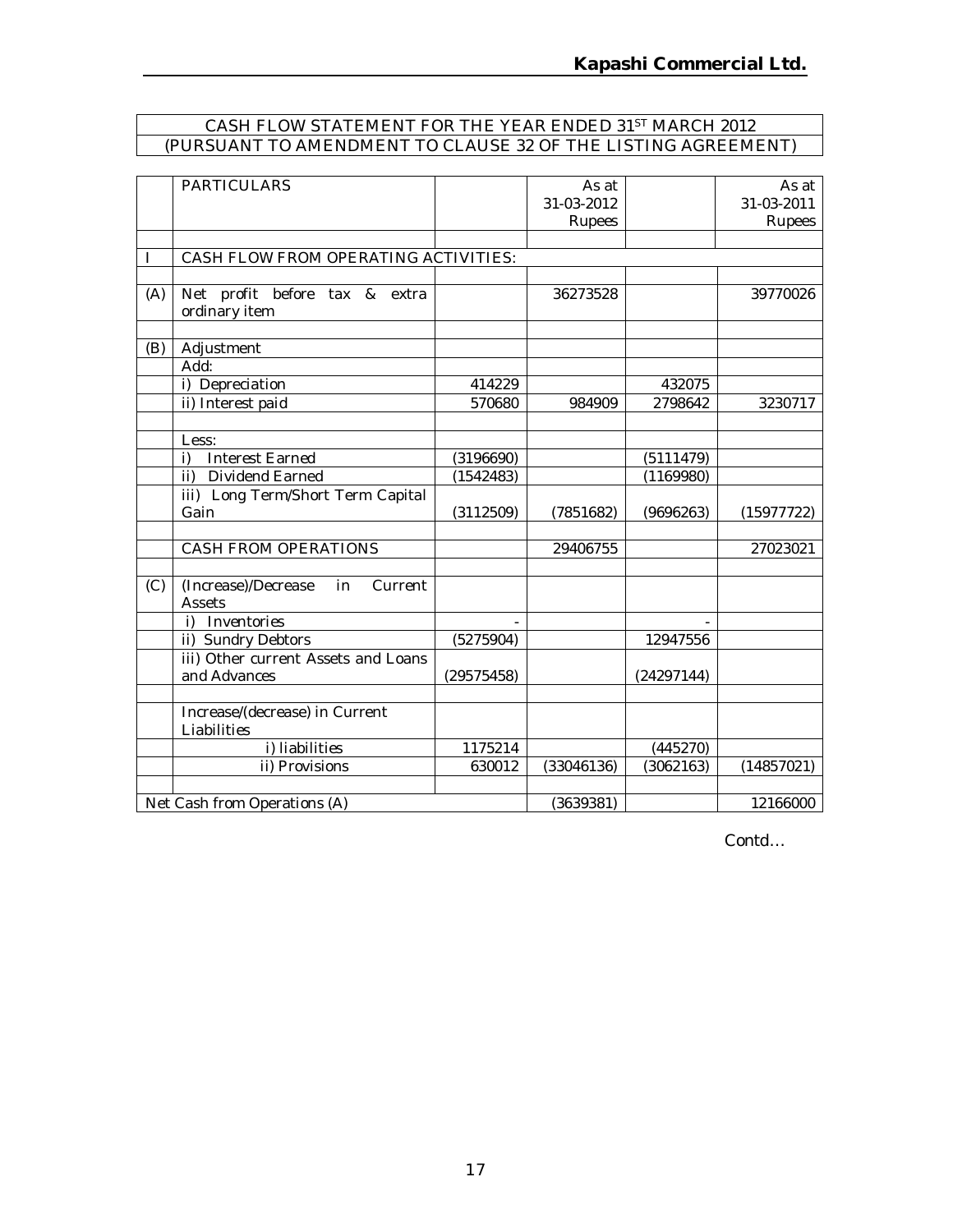## CASH FLOW STATEMENT FOR THE YEAR ENDED 31ST MARCH 2012 (PURSUANT TO AMENDMENT TO CLAUSE 32 OF THE LISTING AGREEMENT)

|              | <b>PARTICULARS</b>                     |           | As at      |            | As at      |
|--------------|----------------------------------------|-----------|------------|------------|------------|
|              |                                        |           | 31-03-2012 |            | 31-03-2011 |
|              |                                        |           | Rupees     |            | Rupees     |
|              |                                        |           |            |            |            |
| $\mathbf{H}$ | CASH FLOW FROM INVESTMENT ACTIVITIES:  |           |            |            |            |
|              |                                        |           |            |            |            |
|              | Add:                                   |           |            |            |            |
|              | Drawing from Partnership Firm          |           |            |            |            |
|              | <b>Interest Earned</b><br>ii)          | 3196690   |            | 5111479    |            |
|              | iii) Dividend Earned                   | 1542483   | 4739173    | 1169980    | 6281459    |
|              |                                        |           |            |            |            |
|              | Less:                                  |           |            |            |            |
|              | (Increase)/Decrease in<br>i)           |           |            |            |            |
|              | Investment, net                        |           |            |            |            |
|              | <b>Purchase of Fixed Assets</b><br>ii) |           |            | (985037)   |            |
|              | Purchase/Sale of Investments<br>iii)   | 2187915   |            | (28366956) |            |
|              | Purchase/Sale of Fixed Assets<br>iv)   |           |            |            |            |
|              | Purchase/Sale of Property<br>V)        |           |            |            |            |
|              | <b>Interest Paid</b><br>vi)            | (570680)  |            | (2798642)  |            |
|              | vii) Proceeds from issue of share      |           |            |            |            |
|              | Capital                                |           |            |            |            |
|              | viii) Repayment of loans               | (4585694) |            | 6006485)   |            |
|              | Net Proceeds from Borrowings<br>ix)    |           | (2968459)  |            | (38157120) |
|              | Net Cash from Investments (B)          |           | 1770741    |            | (31875661) |

| Net Increase/Decrease in Cash & |           |            |
|---------------------------------|-----------|------------|
| Cash Equivalent $(A + B)$       | (1868667) | (19709661) |
|                                 |           |            |
| Opening Balance                 | 3905182   | 1740297    |
|                                 |           |            |
| Closing Balance                 | 2036515   | 3905182    |

#### **As per our Report of even date**

*Chartered Accountants* **(FRN 11624W)**

**Membership No. 30013**

**(D. V. VORA)** 

#### **For D. V. VORA & CO. For and on behalf of the Board**

**[ S. S. KAPASHI ] [N. I. KAPASHI]**

**Partner** *Directors*

Mumbai Mumbai Dated: 30<sup>th</sup> May, 2012 **Dated: 30<sup>th</sup> May, 2012**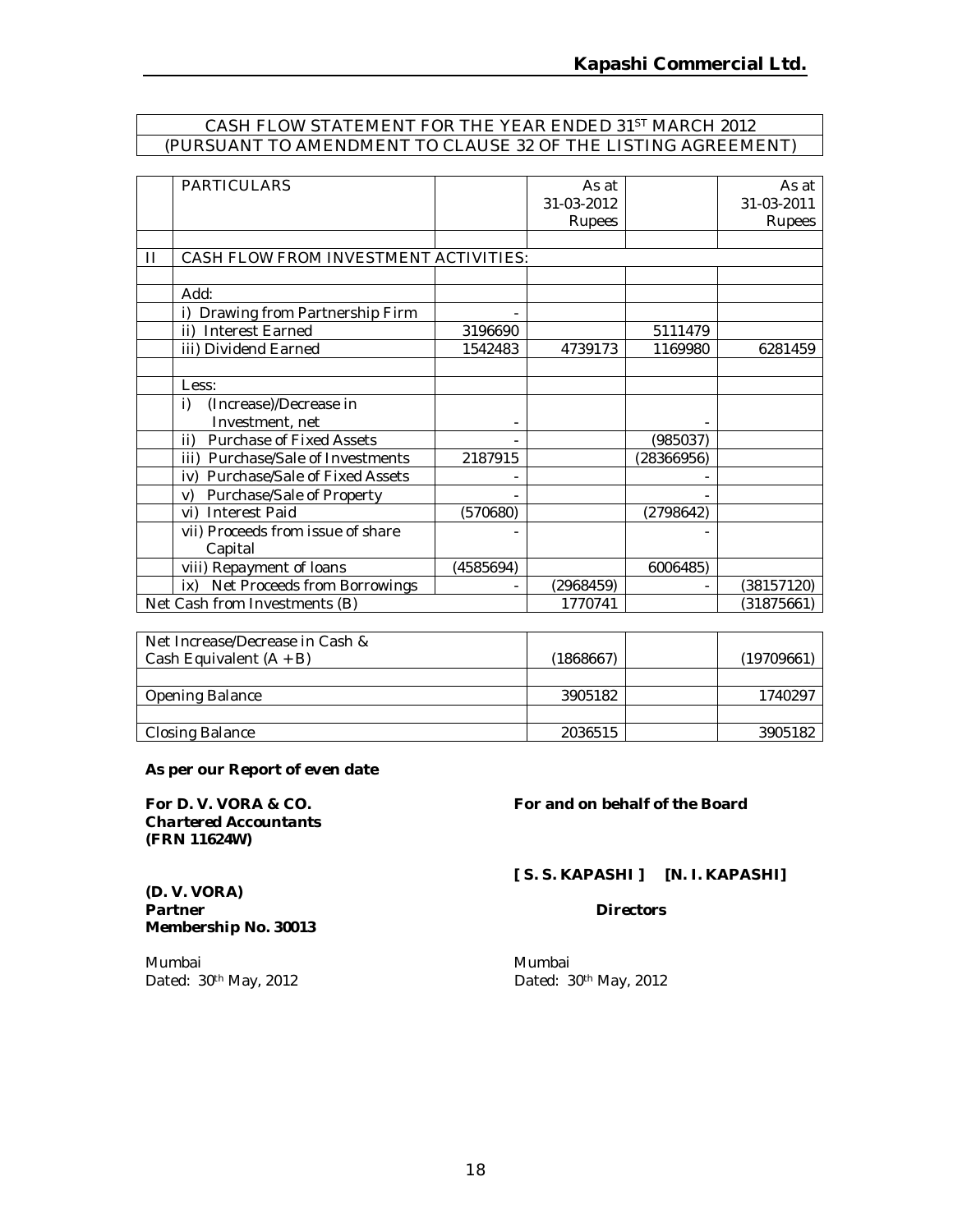#### **SIGNIFICANT ACCOUNTING POLICIES**

#### 1. *Basis of Preparation of Financial Statements*

The financial statements are prepared under the historical cost convention, except for certain fixed assets which are re-valued, in accordance with the generally accepted accounting principles in India and the provisions of the Companies Act.1956.

#### 2. *Recognition of Income & Expenditure*

- (a) Revenue / Income and Cost / Expenditure are generally accounted on accrual as they are earned or incurred.
- (b) Sale of goods is recognized on transfer of significant risk and rewards of ownership which is generally on the despatch of goods.

#### 3. *Use of Estimates*

The preparation of Financial Statements requires estimates and assumptions to be made that affect the reported amount of assets and liabilities on the date of the financial statements and the reported amount of revenues and expenses during the reporting period. Difference between the actual results and estimates are recognized in the period in which the results are known / materialized.

#### 4. *Fixed Assets*

All the fixed assets have been stated at historical cost less accumulated depreciation.

#### 5. *Depreciation*

The Company provided Depreciation on straight line method at the rates and in the manner specified in Schedule XIV to the Companies Act, 1956.

#### 6. *Inventories*

Inventories are valued at lower of cost or net realizable value.

#### 7. *Investments*

Investments have been stated at cost and provision is made to recognize any diminutions in value, other than that of temporary nature.

#### 8. *Taxation*

Provision for taxation has been made after considering disallowable, exemptions and deductions as per the law as laid down and interpreted by various authorities.

Deferred Tax is recognized subject to the consideration of prudence in respect of deferred tax assets, on timing differences, being the difference between taxable income and accounting income that originate in one period and are capable of reversal in one or more subsequent periods.

#### 9. *Employee Benefit*

a] There is no defined contribution plan.

b] Defined Benefits – The Company's liability towards gratuity and leave encashment are determined on basis of actuarial valuation.

#### 10. *Provisions Contingent Liabilities and Contingent Assets*

Provisions involving substantial degree of estimation in measurement are recognized when there is a present obligation as a result of past events and it is probable that there will be outflow resources. Contingent Liabilities are not recognized but are disclosed in the notes. Contingent Assets are neither recognized nor disclosed.

#### 11. *Impairment of Assets*

An asset is treated as impaired when the carrying cost of asset exceeds its recoverable value. An impairment loss is charged to the Profit & Loss account in the year in which an asset is identified as impaired. The impairment loss recognized in prior accounting period is reversed if there has been a change in the estimate of recoverable amount.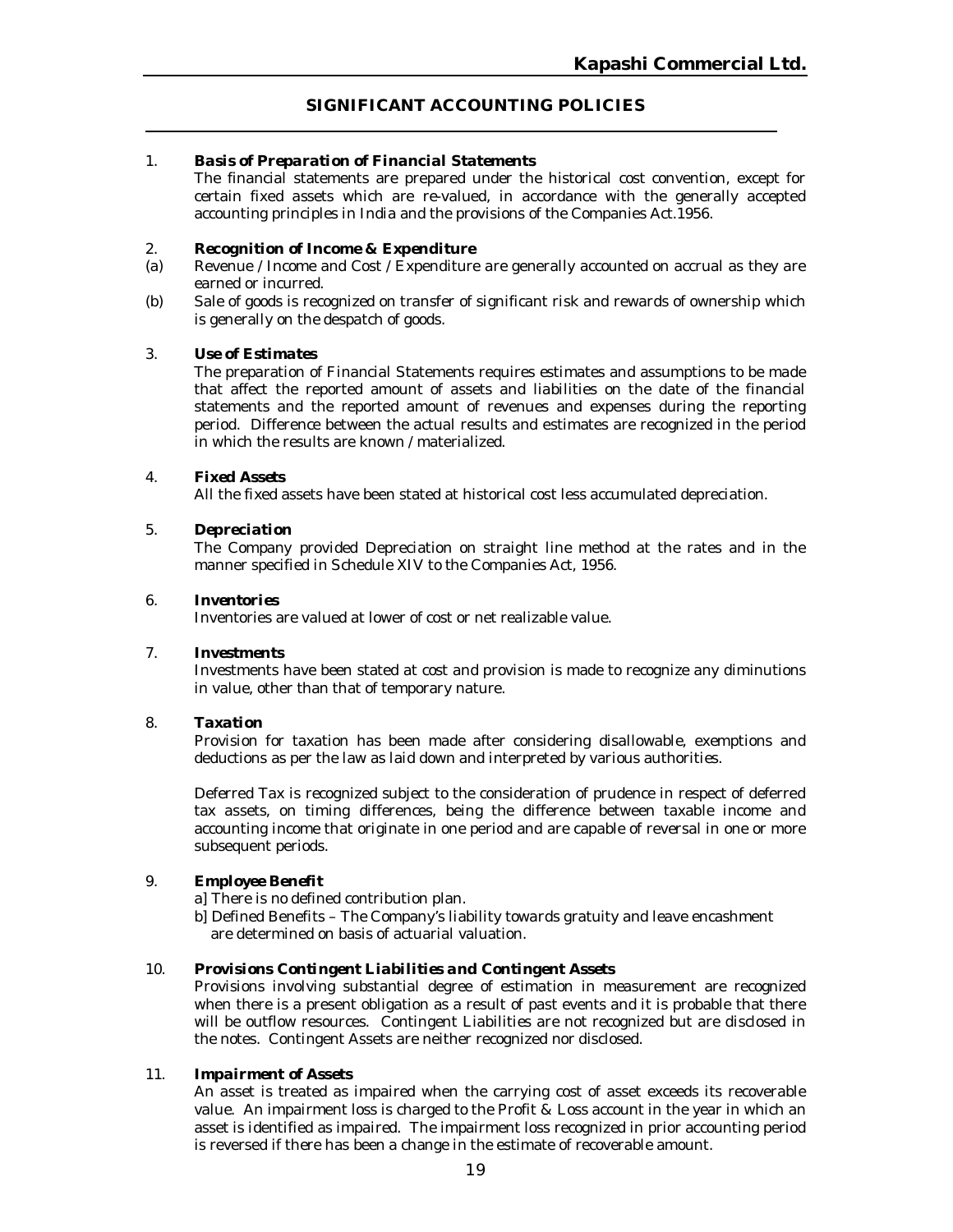| Note     | Particulars                                                                                                                                  | As at<br>As at   |                                               |                  |                                  |
|----------|----------------------------------------------------------------------------------------------------------------------------------------------|------------------|-----------------------------------------------|------------------|----------------------------------|
| No.      |                                                                                                                                              |                  | 31st March 2012                               |                  | 31st March 2011                  |
|          |                                                                                                                                              |                  | Ŕs                                            |                  | Ŕs                               |
| 1)       | <b>SHARE CAPITAL</b><br>AUTHORIZED CAPITAL                                                                                                   |                  |                                               |                  |                                  |
|          | 1000000 Equity Shares of Rs.10/- each                                                                                                        |                  | 10000000                                      |                  | 10000000                         |
|          |                                                                                                                                              |                  |                                               |                  |                                  |
|          | ISSUED, SUBSCRIBED & PAID-UP<br>CAPITAL                                                                                                      |                  |                                               |                  |                                  |
|          | 1000000 Equity Shares of Rs.10/- each                                                                                                        |                  | 10000000                                      |                  | 10000000                         |
| 1.1)     | Shares in the Company held by each<br>shareholder holding 5 Percent shares                                                                   |                  |                                               |                  |                                  |
|          | Name of the Shareholder                                                                                                                      | Number of        |                                               | Number of        |                                  |
|          |                                                                                                                                              | <b>Shares</b>    | %                                             | <b>Shares</b>    | %                                |
|          | Sevantilal S. Kapashi                                                                                                                        | 80202            | 8.02                                          | 123202           | 12.32                            |
|          | Indubhai S. Kapashi                                                                                                                          | 72494            | 7.25                                          | 133394           | 13.34                            |
|          | Paresh S. Kapashi<br>Nimish I. Kapashi                                                                                                       | 134750<br>155850 | 13.47<br>15.58                                | 134750<br>155850 | 13.47<br>15.58                   |
|          | Nandini P. Kapashi                                                                                                                           | 109200           | 10.92                                         | 66200            | 6.62                             |
|          | Mona Snehal Kothari                                                                                                                          | 0                | $\mathbf 0$                                   | 68000            | 6.80                             |
|          | Bhakti N. Kapashi                                                                                                                            | 60950            | 6.09                                          | 0                | 0                                |
| 1.2)     | Reconciliation<br>of number<br>of Shares<br>outstanding<br>Equity Shares at the beginning of the<br>year                                     |                  | 1000000                                       |                  | 1000000                          |
|          | Equity Shares at the end of the year                                                                                                         |                  | 1000000                                       |                  | 1000000                          |
| 2)<br>i) | <b>RESERVES &amp; SURPLUS</b><br><b>GENERAL RESERVE</b><br>Balance as per last Balance Sheet                                                 |                  | 75589291                                      |                  | 75589291                         |
|          |                                                                                                                                              |                  |                                               |                  |                                  |
| ii)      | REVALUATION RESERVE                                                                                                                          |                  |                                               |                  |                                  |
|          | Balance as per last Balance Sheet                                                                                                            |                  | 66604830                                      |                  | 66604830                         |
| iii)     | <b>SPECIAL RESERVE</b><br>(U/S 451 of RBI ACT)<br>Balance as per last Balance Sheet<br>Additions during the year                             |                  | 14100000<br>5655000<br>19755000               |                  | 7525000<br>6575000<br>14100000   |
| iv)      | <b>PROFIT &amp; LOSS ACCOUNT</b><br>Balance as per last Balance Sheet<br>Add: Profit during the year<br>Less: Transferred to Special Reserve |                  | 231132207<br>28273528<br>5655000<br>253750735 |                  | 206854653<br>30852554<br>6575000 |
|          | Total: i+ii+iii+iv                                                                                                                           |                  | 415699856                                     |                  | 231132207<br>387426328           |
|          |                                                                                                                                              |                  |                                               |                  |                                  |

# **Notes on Financial Statements for the Year Ended 31st March, 2012.**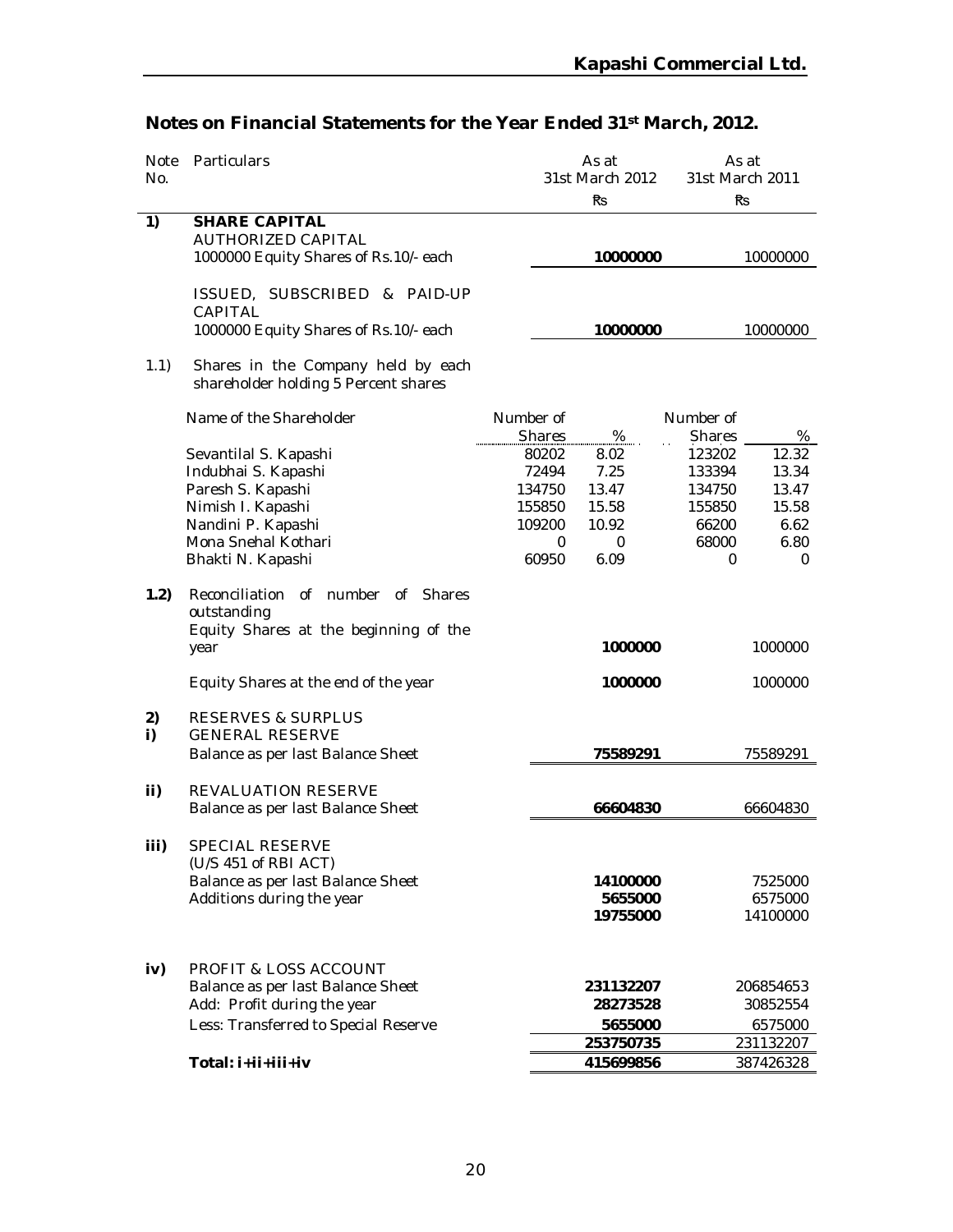#### Note Particulars and the Second Second Second As at Assats As at Assats As at Assats As at Assats Assats Assats Assats Assats Assats Assats Assats Assats Assats Assats Assats Assats Assats Assats Assats Assats Assats Assat No. 31st March 2012 As at 31st March 2011 ₨ ₨ **3)** OTHER LONG TERM LIABILITIES Others (Unsecured) Rent Deposit **24650000** 23000000 Axis Risk Consultancy **556233** 556233<br> **1988** 556233<br> **1988** 556233<br> **1988** 556233 **Total** 25206233 **4)** LONG TERM PROVISIONS Provision for Taxation (Net of Advance tax) **998750** 998750 Provision for Gratuity **802384** 647032 Provision for Fringe Benefit **160000** 160000 **Total 1961134** 1805782 **5)** SHORT TERM BORROWING Unsecured Loan From Directors **1420791** 6006485 **6)** OTHER CURRENT LIABILITIES Other payables **171655** 407377 Statutory Liabilities **170075** 409139<br> **170075** 409139<br> **1701al** 341730 816516 **Total 341730** 816516 **7)** SHORT TERM PROVISIONS Provisions for Leave Salary **619413** 438340 Provision for Taxation (Net of Advance<br>Tax) Tax) **393587** 0 **Total 913000** 438340

| 8)                                                  | FIXED ASSETS - Tangible Assets |                            |                                           |                        |                        |                            |                                            |                        |                        |                        |  |
|-----------------------------------------------------|--------------------------------|----------------------------|-------------------------------------------|------------------------|------------------------|----------------------------|--------------------------------------------|------------------------|------------------------|------------------------|--|
|                                                     |                                |                            | <b>GROSS BLOCK</b>                        |                        |                        |                            | <b>DEPRECIATION</b>                        |                        |                        | <b>NET BLOCK</b>       |  |
| DESCRIPT-<br><b>ION OF</b><br><b>ASSETS</b>         | AS AT<br>$31 - 3 - 11$         | ADDIT-<br><b>ION</b>       | DEDUCT-<br>ION/<br>ADJUST-<br><b>MENT</b> | AS AT<br>$31 - 3 - 12$ | AS AT<br>$31 - 3 - 11$ | ADDIT-<br><b>ION</b>       | DEDUC-<br>T ION/<br>ADJUS-<br><b>TMENT</b> | AS AT<br>$31 - 3 - 12$ | AS AT<br>$31 - 3 - 12$ | AS AT<br>$31 - 3 - 11$ |  |
| <b>MACHINERY</b>                                    | 3281600                        | $\overline{\phantom{a}}$ . | $\sim$ $\sim$                             | 3281600                | 589327                 | ٠.                         | ä,                                         | 589327                 | 2692273                | 2692273                |  |
| <b>TOTAL OF A</b>                                   | 3281600                        | $\overline{a}$             | $\sim$ $\sim$                             | 3281600                | 589327                 | $\overline{\phantom{a}}$ . | $-1$                                       | 589327                 | 2692273                | 2692273                |  |
| $B - OWN$<br><b>ASSETS</b>                          |                                |                            |                                           |                        |                        |                            |                                            |                        |                        |                        |  |
| 1 - MOTOR<br>CAR                                    | 3594715                        |                            | $\sim$ $\sim$                             | 3594715                | 1690606                | 341498                     | $\sim$ $\sim$                              | 2032104                | 1562611                | 1904109                |  |
| $\overline{2}$<br><b>TELEPHONE</b><br><b>EXPBAX</b> | 248105                         | $\sim$ $\sim$              | $\overline{\phantom{a}}$                  | 248105                 | 90245                  | 11785                      | ω.                                         | 102030                 | 146075                 | 157860                 |  |
| $3 - AIR$<br>CONDITIONE<br>$\mathsf{R}$             | 1283075                        |                            |                                           | 1283075                | 327708                 | 60946                      | Ξ.                                         | 388654                 | 894421                 | 955367                 |  |
| <b>TOTAL OF B</b>                                   | 5125895                        | $\mathbf{L}$               | $\sim$ $\sim$                             | 5125895                | 2108559                | 414229                     | Щ.                                         | 2522788                | 2603107                | 3017336                |  |
| <b>TOTAL</b><br>$A + B$                             | OF<br>8407495                  | $\overline{\phantom{a}}$   | $\sim$ $\sim$                             | 8407495                | 2697886                | 414229                     | u,                                         | 3112115                | 5295380                | 5709609                |  |
| <b>PREVIOUS</b><br><b>YEAR</b>                      | 7691858                        | 985037                     | $\sim$ $\sim$                             | 8676895                | 2535211                | 432075                     | Ц.                                         | 2967286                | 5709609                | 5156647                |  |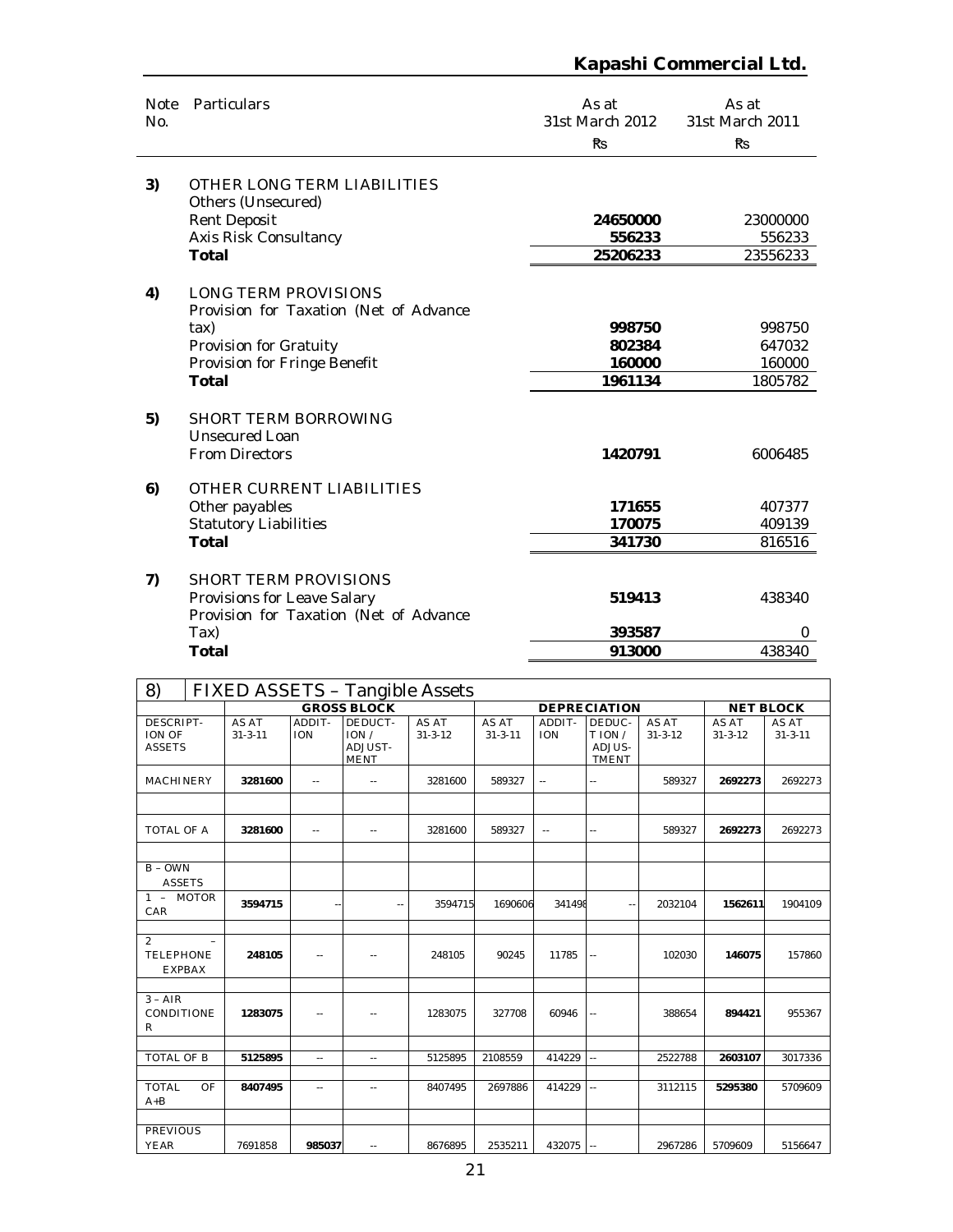| Particulars<br><b>Note</b><br>No.                                                                  |                                |                                                | As at<br>31st March 2012<br>Ŕз       |                               | As at<br>31st March 2011<br>Rs |
|----------------------------------------------------------------------------------------------------|--------------------------------|------------------------------------------------|--------------------------------------|-------------------------------|--------------------------------|
| 9)<br><b>NON CURRENT INVESTMENTS</b><br>OTHER INVESTMENTS<br>1)<br><b>Investment in Properties</b> |                                |                                                |                                      |                               |                                |
| At Mumbai<br>Rooms in Nishuvi Complex                                                              |                                |                                                | 147122970<br>210628                  |                               | 147122970<br>210628            |
| 2)<br>Investment in Equity                                                                         |                                |                                                | 112085486                            |                               | 112373106                      |
| Name of The Company                                                                                | No. of<br>Shares<br>31.03.2012 | No. of $\vdash$<br><b>Shares</b><br>31.03.2011 | Face<br>Value Per<br>Share<br>Rupees | As at<br>31.03.2012<br>Rupees | As at<br>31.03.2011<br>Rupees  |
| Quoted Shares fully Paid<br>А.<br>Unless Otherwise Stated at                                       |                                |                                                |                                      |                               |                                |
| Cost.                                                                                              |                                |                                                |                                      |                               |                                |
| Adani Power                                                                                        | 7500                           | 6500                                           | 10                                   | 953747                        | 876139                         |
| Aditya Birla Nuvo Ltd.<br>Akzo Nobel India Ltd.                                                    | 0<br>600                       | 2000<br>600                                    | 10<br>10                             | 0<br>161431                   | 1606028<br>161431              |
| Alps BPO Services Ltd.                                                                             | 10000                          | 10000                                          | 10                                   | 12500                         | 12500                          |
| <b>Arvind Mills</b>                                                                                | 8500                           | 8500                                           | 10                                   | 572254                        | 572254                         |
| Ashok Leyland Ltd.                                                                                 | 11000                          | 5500                                           | 10                                   | 264679                        | 264679                         |
| Asian Consolidated Industries                                                                      | 1000                           | 1000                                           | 10                                   | 32000                         | 32000                          |
| Atul Ltd.                                                                                          | 10500                          | 7000                                           | 10                                   | 1026822                       | 448841                         |
| <b>Bharat Electronics Ltd.</b>                                                                     | 2500                           | 1000                                           | 10                                   | 4371497                       | 2004186                        |
| Bharti Airtel Ltd.                                                                                 | 0                              | 772                                            | 10                                   | 0                             | 87125                          |
| Bombay Dyeing & Manufacture                                                                        | 11100                          | 12150                                          | 10                                   | 4129554                       | 4755242                        |
| Bosch Ltd.                                                                                         | 68                             | 68                                             | 10                                   | 346317                        | 346317                         |
| Cairn India Ltd.                                                                                   | 21066                          | 17500                                          | 10                                   | 7193343                       | 5845513                        |
| Century Textiles & Industries Ltd.                                                                 | 21500                          | 21500                                          | 10                                   | 10357206                      | 10357206                       |
| Coal India Ltd.                                                                                    | 808                            | 1096                                           | 10                                   | 268188                        | 363812                         |
| <b>Container Corp</b>                                                                              | 0                              | 62                                             | 10                                   | 0                             | 80562                          |
| <b>Crompton Greaves</b>                                                                            | 3000                           | 2000                                           | 2                                    | 830452                        | 530793                         |
| D B Corp Ltd.                                                                                      | 1000                           | 1000                                           | 10                                   | 286725                        | 286725                         |
| Dena Bank                                                                                          | 0                              | 1500                                           | 10                                   | 0                             | 52177                          |
| Dhar Cement Ltd.<br><b>DIVIS LAB</b>                                                               | 20<br>0                        | 20<br>114                                      | 10<br>$\overline{2}$                 | 1000<br>0                     | 1000<br>82211                  |
| DR REDDY LAB                                                                                       | 1500                           | 0                                              | 5                                    | 2525807                       | 0                              |
| EXIDE INDS EQ NEW                                                                                  | 1000                           | $\mathbf 0$                                    | 1                                    | 120321                        | $\boldsymbol{0}$               |
| Gamma In foway Exalt Ltd.                                                                          | 1000                           | 1000                                           | 10                                   | 38460                         | 38460                          |
| <b>Glaxo Smithkline</b>                                                                            |                                |                                                |                                      |                               |                                |
| Pharmaceuticals                                                                                    | 140                            | 140                                            | 10                                   | 177269                        | 177269                         |
| <b>Glenmark Pharmaceuticals</b>                                                                    | 2050                           | 7550                                           | 1                                    | 861264                        | 2543486                        |
| Gran Heal Pharma Ltd.                                                                              | 500                            | 500                                            | 10                                   | 5000                          | 5000                           |
| <b>GPPL</b>                                                                                        | 10000                          | 10000                                          | 10                                   | 652999                        | 652999                         |
| Gujarat B.D. Luggage Ltd.                                                                          | 2000                           | 2000                                           | 10                                   | 20000                         | 20000                          |
| Gujarat Perstorp Electron                                                                          | 100                            | 100                                            | 10                                   | 1000                          | 1000                           |
| HDFC Bank Ltd.                                                                                     | 948                            | 196                                            | $\overline{2}$                       | 198644                        | 205096                         |
| Helios & Matheson Inform                                                                           | 2000                           | 2000                                           | $\mathbf{1}$                         | 490108                        | 490108                         |
| <b>Hero Honda Motors</b>                                                                           | 212                            | 212                                            | 10                                   | 154244                        | 154244                         |
| <b>HIND LEVER</b>                                                                                  | 6000                           | 15000                                          | 1                                    | 2301690                       | 4291113                        |
| Hindalco Ind.                                                                                      | 2000                           | 2000                                           | 10                                   | 330709                        | 330709                         |
| Hindoostan Spinning                                                                                | 0                              | 4000                                           | 10                                   | 0                             | 173973                         |
| (MERGER)<br>Hindoostan Mills Ltd.                                                                  | 320                            | 0                                              | 10                                   | 173973                        | 0                              |
| <b>Hindustan Construction</b>                                                                      | 20000                          | 10000                                          | 1                                    | 750740                        | 415676                         |
| Hindustan Motors Ltd.                                                                              | 52500                          | 52500                                          | 5                                    | 1785403                       | 1785403                        |
| Hindustan Zinc Ltd.                                                                                | 0                              | 3010                                           | $\overline{2}$                       | 0                             | 4176235                        |
| <b>Housing Development</b>                                                                         |                                |                                                |                                      |                               |                                |
| Finance Corp                                                                                       | 498                            | 69                                             | 10                                   | 200829                        | 100164                         |
| Idea Cellular                                                                                      | 4000                           | 4000                                           | 10                                   | 503387                        | 503387                         |
| Indian Oil Corporation                                                                             | 344                            | 864                                            | 10                                   | 87376                         | 171407                         |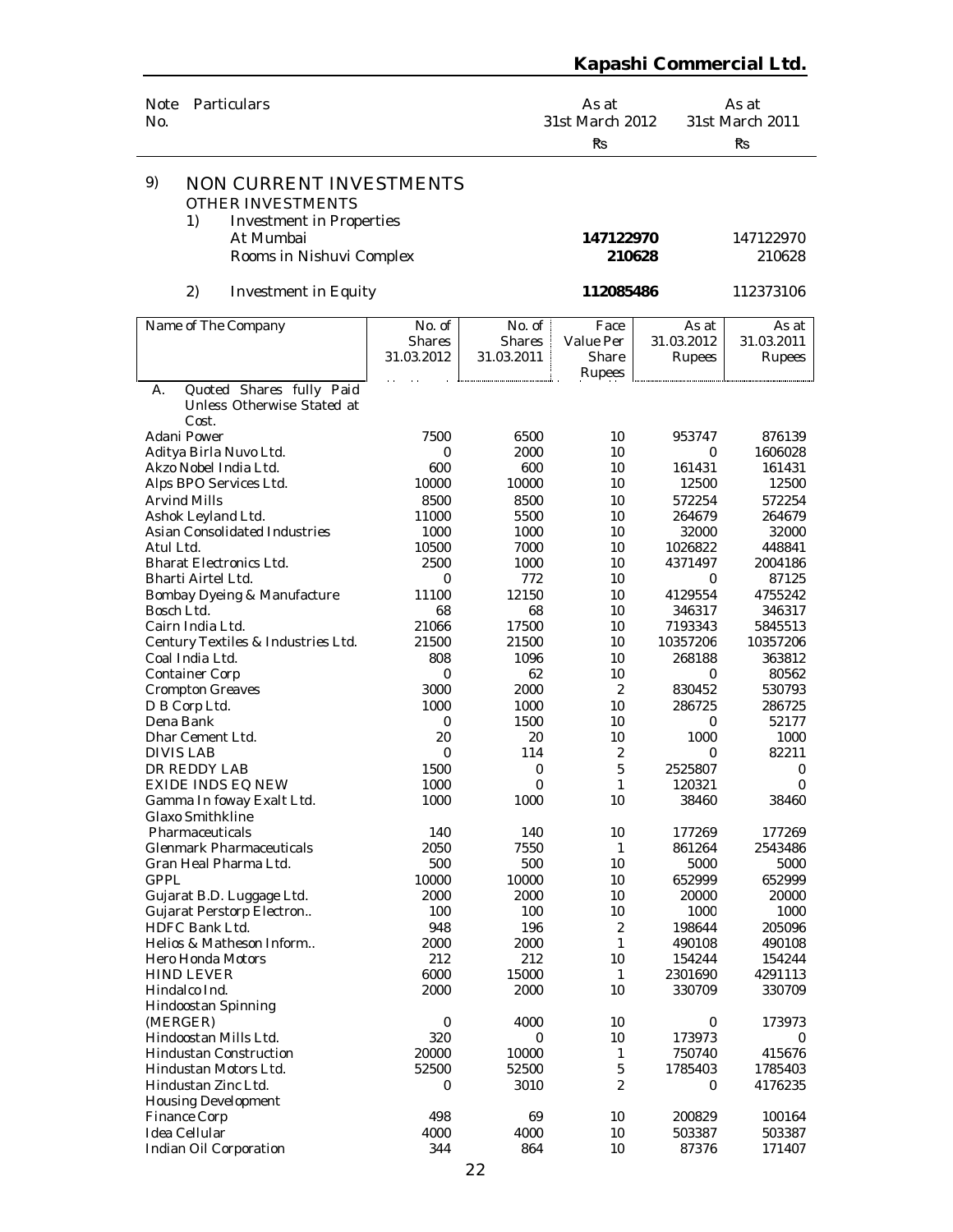|                                                       |                  |              | As at           |                    | As at              |
|-------------------------------------------------------|------------------|--------------|-----------------|--------------------|--------------------|
|                                                       |                  |              | 31st March 2012 |                    | 31st March 2011    |
|                                                       |                  |              | Ŕs              |                    | Ŕs                 |
|                                                       |                  |              |                 |                    |                    |
| <b>INEOS ABS</b>                                      | $\mathbf 0$      | 275          | 10              | 0                  | 102189             |
| Infosys Technologies Ltd.                             | 148              | 148          | 10              | 302073             | 302073             |
| Infrastructure Development                            | 17000            | 17000        | 10              | 2319358            | 2319358            |
| <b>ITC LTD</b>                                        | 1178             | 0            | 1               | 252357             | 0                  |
| Jay Bharat Maruti<br>JBF Industries Ltd.              | 0<br>12000       | 792<br>12000 | 5<br>10         | 0<br>1930890       | 89100<br>1930890   |
| Jubilant Industries Ltd.                              | 0                | 16           | 10              | 0                  |                    |
| Jubilant Life Sciences Ltd.                           | 0                | 330          | 1               | 0                  | 105292             |
| Kalyani Refineries Ltd. (L                            | 2000             | 2000         | 10              | 28300              | 28300              |
| <b>KEC</b> International                              | 10000            | 10000        | 2               | 1293408            | 1293408            |
| <b>KSB PUMPS LTD</b>                                  | 21378            | 10689        | 10              | 6201642            | 6201642            |
| Larsen & Toubro Ltd.                                  | 3239             | 1189         | 2               | 4893680            | 1778651            |
| Madras Cements Ltd.                                   | 0                | 2000         | 1               | 0                  | 150787             |
| Mahindra & Mahindra                                   | 6000             | 6000         | 5               | 1970427            | 1970427            |
| Mahindra Forgings                                     | 2800             | 2800         | 10              | 153201             | 153201             |
| Manappuram Gen<br>Finance<br>&                        |                  |              |                 |                    |                    |
| Leasing                                               | 4000             | 2000         | 2               | 364594             | 364595             |
| Mcleod Russel India Ltd.                              | 12000            | 10000        | 10              | 2767227            | 2270712            |
| Metazinc Industries Ltd.                              | 700<br>5000      | 700<br>5000  | 10<br>10        | 35000<br>40402     | 35000<br>40402     |
| Motorol Enteprises Ltd. (Rinki)<br>Mphasis Ltd.       | 5000             | 5000         | 10              | 2782725            | 2782725            |
| National<br>Organic<br>chemical                       |                  |              |                 |                    |                    |
| Industries Ltd.                                       | 0                | 27828        | 10              | 0                  | 725335             |
| Nelco Ltd.                                            | 2500             | 2500         | 10              | 275776             | 275776             |
| Nesco Ltd.                                            | 2000             | 2000         | 10              | 911150             | 911150             |
| Nestle india Itd                                      | 110              | 112          | 10              | 327179             | 332435             |
| Network 18 Media (PCCPS)                              | 216              | 216          | 10              | 32400              | 32400              |
| <b>NHPC LTD</b>                                       | 2000             | 2000         | 10              | 63620              | 63620              |
| <b>NIIT Technologies</b>                              | 0                | 1500         | 10              | 0                  | 229587             |
| NTPC Ltd.                                             | 2000             | 2000         | 10              | 469551             | 469551             |
| ORACLE FIN SERVICES                                   |                  |              |                 |                    |                    |
| SOFTWARE<br>Oriental Bank of Commerce                 | 1000<br>0        | 0<br>189     | 10              | 2219433<br>0       | 0<br>93744         |
| Patan Co-op. Bank Ltd.                                | 120              | 120          | 10              | 3000               | 3000               |
| Patni Computer Systems                                | $\mathbf 0$      | 10000        | 10              | 0                  | 4665777            |
| Peninsula Land                                        | 41355            | 41355        | $\overline{2}$  | 4060266            | 4060266            |
| PIPAVAV SHIP                                          | 10000            | 10000        | 10              | 832111             | 832111             |
| PIRAMAL HEALTHCARE                                    | 4000             | 4000         | 2               | 1959016            | 1959015            |
| Power Grid                                            | 4500             | 4500         | 10              | 502896             | 502896             |
| Precision Fastners Ltd. (W                            | 500              | 500          | 10              | 25000              | 25000              |
| Punj Lloyd Ltd.                                       | 1450             | 1450         | 2               | 332345             | 332345             |
| R. T. Exports                                         | 1335             | 1335         | 10              | 121469             | 121469             |
| Real Value Appliances Ltd.                            | 1100             | 1100         | 10              | 71500              | 71500              |
| Reliance Communication Ltd.                           | 2600             | 2600         | 10              | 820195             | 820195             |
| Reliance Industries Ltd.<br>Reliance infrastructure   | 4000<br>850      | 1242<br>850  | 10<br>10        | 3955488<br>1182841 | 1481449            |
| <b>Reliance POWER</b>                                 | 1500             | 1500         | 10              | 1001911            | 1182841<br>1001911 |
| Punj Lloyd Ltd.                                       | 1450             | 1450         | 2               | 332345             | 332345             |
| <b>RSWM LTD</b>                                       | 5000             | 5000         | 10              | 785372             | 785372             |
| Sasken Comm                                           | 300              | 300          | 10              | 153460             | 153459             |
| Sesa Goa Ltd.                                         | 500              | 1000         | 1               | 118340             | 272922             |
| Sharp Ind                                             | 12695            | 12695        | 10              | 948195             | 948195             |
| Shree Rayalaseema - Pref.                             | 1800             | 1800         | 10              | 44899              | 44899              |
| Shree renuka Sugars Itd                               | 0                | 15000        | 10              | 0                  | 1465214            |
| SINTEX IND                                            | 11000            | 7000         | 1               | 1675228            | 1208083            |
| Sonata Software Ltd.                                  | 2500             | 2500         | 1               | 166202             | 166202             |
| <b>SREI INFAR FINANCE</b>                             | $\mathbf 0$      | 1593         | 10              | 0                  | 108014             |
| Standrose Mafatlal Lub. Ltd.                          | 100<br>2800      | 100          | 10              | 12100              | 12100              |
| State Bank of Bikaner & Jaipur<br>State Bank of India | 99               | 2000<br>149  | 10<br>10        | 1379531<br>119409  | 1067531<br>156685  |
| State Bank of Mysore                                  | $\boldsymbol{0}$ | 650          | 10              | 0                  | 469721             |
| State Bank of Travancore                              | 2000             | 2000         | 10              | 1335773            | 1335773            |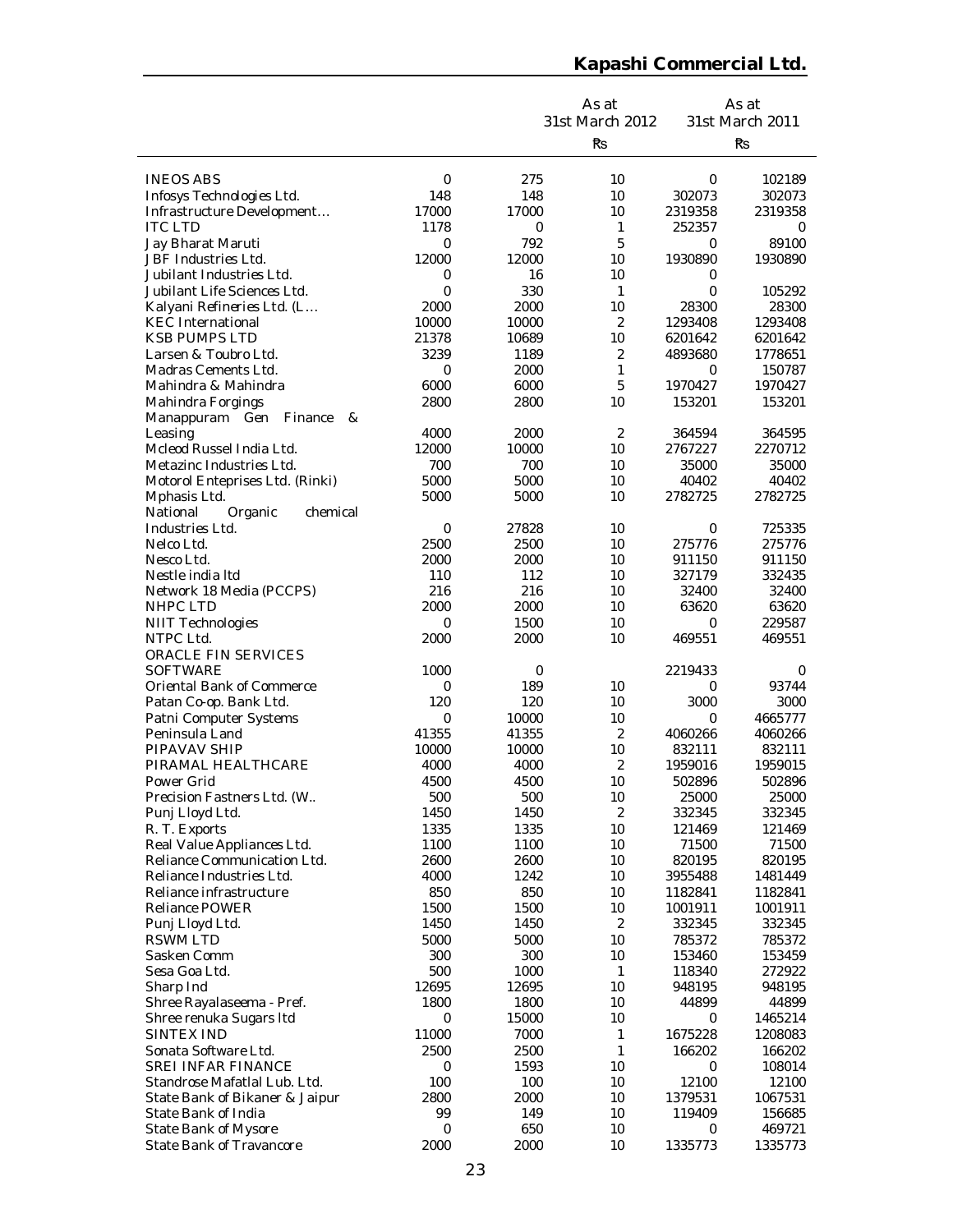|                                                                                        |              |              | As at<br>31st March 2012 |                 | As at<br>31st March 2011 |
|----------------------------------------------------------------------------------------|--------------|--------------|--------------------------|-----------------|--------------------------|
|                                                                                        |              |              | ₹₹.                      |                 | ₹S                       |
|                                                                                        |              |              |                          |                 |                          |
| Sterlite Ind                                                                           | 11000        | 8000         | $\mathbf{1}$             | 2292061         | 1807477                  |
| Summit Securities Ltd. (octav)                                                         | 0            | 160          | 10                       | $\Omega$        | 0<br>16397               |
| Sun Pharma<br>Surlux Health Centres Ltd.                                               | 100<br>20000 | 100<br>20000 | 10<br>10                 | 16397<br>326000 | 326000                   |
| <b>SJVN</b>                                                                            | 10000        | 0            | 10                       | 220406          | $\Omega$                 |
| <b>Tata Chemical</b>                                                                   | 1250         | 1250         | 10                       | 356108          | 356107                   |
| Tata Motors Ltd.                                                                       | 20000        | 8550         | 2                        | 4622100         | 7610728                  |
| <b>TATA MOTOR DVR</b>                                                                  | 25000        | 0            | 2                        | 3569420         | 0                        |
| Tata Steel - Shares                                                                    | 9000         | 8000         | 10                       | 5164740         | 4783706                  |
| Texmaco Ltd.                                                                           | 0            | 494          | $\mathbf{1}$             | 0               | 42558                    |
| Texmaco Rail & Enginnering Ltd.                                                        | $\Omega$     | 494          | 10                       | $\Omega$        | 42558                    |
| Time Techno Plast                                                                      | 10000        | 10000        | $\mathbf{1}$             | 538611          | 538611                   |
| Tributon Exports Ltd.                                                                  | 300          | 300          | 10                       | 3000            | 3000                     |
| Tulip IT Services Limited                                                              | 3500         | 3500         | 2                        | 146150          | 146150                   |
| TVS Motor Company Ltd.                                                                 | 4000         | 4000         | 1                        | 111430          | 111430                   |
| U B Engineering Ltd.                                                                   | 5000         | 5000         | 10                       | 633692          | 633692                   |
| Whirpool                                                                               | 0            | 330          | 10                       | $\Omega$        | 106408                   |
| Motilal Oswal (Cash)                                                                   |              | 0            |                          | 152495          | 34520                    |
| TOTAL (A)                                                                              | 560797       | 714213       |                          | 111580486       | 111868106                |
| В.<br>Unuoted Shares fully Paid<br>Unless Otherwise Stated at<br>Cost.                 |              |              |                          |                 |                          |
| Bharat Hydro Power Corpn. Ltd.<br>Southern Herbal                                      | 50000<br>500 | 50000<br>500 | 10<br>10                 | 500000<br>5000  | 500000<br>5000           |
| TOTAL (B)                                                                              | 50500        | 50500        |                          | 500500          | 500500                   |
|                                                                                        |              |              |                          |                 |                          |
| GRAND TOTAL( $A + B$ )                                                                 |              |              |                          | 112085925       | 112373106                |
| 3)<br><b>Investment in Mutual Funds</b>                                                |              |              | 439                      |                 | 325734                   |
|                                                                                        |              |              |                          |                 |                          |
| <b>Mutual Fund Units:</b><br>Ouoted<br><b>ICICI Prudential flexible Income</b><br>Plan |              |              |                          |                 |                          |
| Bench Mark Liquid Bees                                                                 |              |              |                          | 0<br>439        | 325295<br>439            |
| TOTAL (3)                                                                              |              |              |                          | 439             | 325734                   |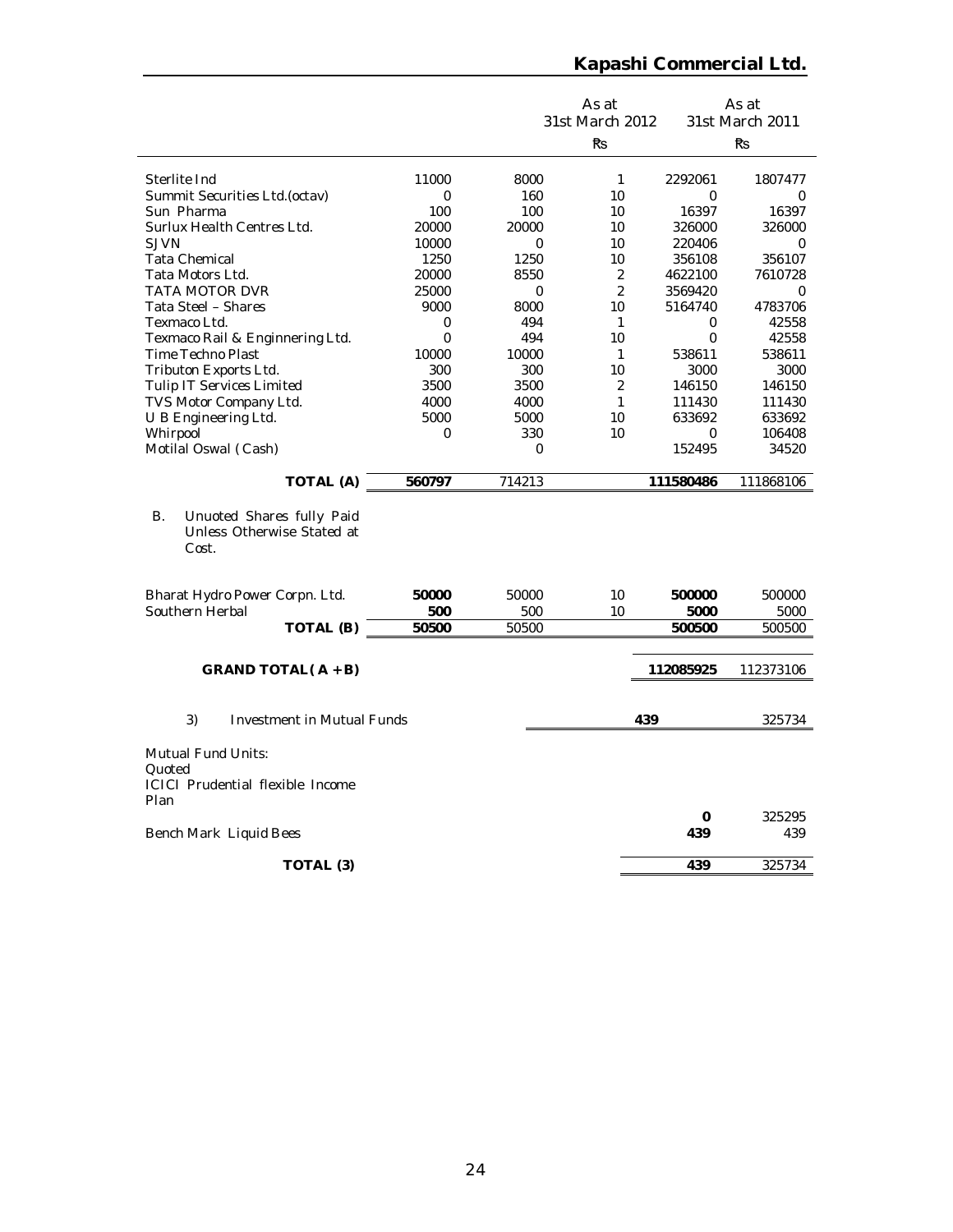| Note<br>No. | Particulars                                                                                                                                                                                                                 |                        | As at<br>31st March 2012<br>Ŕs                 | As at<br>31st March 2011<br>Ŕs                |
|-------------|-----------------------------------------------------------------------------------------------------------------------------------------------------------------------------------------------------------------------------|------------------------|------------------------------------------------|-----------------------------------------------|
|             | Aggregate of Quoted Investments<br>1.<br>AT COST $(2A + 3)$<br><b>MARKET VALUE</b>                                                                                                                                          |                        | 111580925<br>96390959                          | 112193840<br>109197377                        |
|             | 2.<br>Aggregate of Unquoted Investments<br>AT COST (2B)                                                                                                                                                                     |                        | 505000                                         | 505000                                        |
| 4)          | Investment in Partnership Firms<br>Shreejee Darshan Corporation<br>Partners<br>i)<br>Kapashi Commercial Ltd.<br>Ms. Janhavi Desai<br>ii)<br>iii)<br>Mr. Paresh Kapashi<br>iv)<br>Mr. Nimish Kapashi                         | 65%<br>25%<br>5%<br>5% | 32500                                          | 1607500                                       |
|             | TOTAL CAPITAL AS AT<br>50000<br>31st March, 2012<br>31st March 2011<br>50000<br>Total                                                                                                                                       |                        | 259452023                                      | 261639938                                     |
| 10)         | LONG TERM LOANS AND ADVANCES<br>(Unsecured and considered Good)<br>1) Deposits<br>2) Other Loans & Advances<br>i) Advance payment of Income-tax (Net of Provisions)<br>ii) Vat refund receivable                            |                        | 2701400<br>2908968<br>1131376                  | 2691400<br>1994646<br>841466                  |
|             | <b>Total</b>                                                                                                                                                                                                                |                        | 6741744                                        | 5527512                                       |
| 11)         | OTHER NON CURRENT ASSETS<br>(Unsecured and considered Good)<br>i) Long term Trade receivable<br>ii) Others<br>Advance payments to parties<br><b>Total</b>                                                                   |                        | 303217<br>30665406<br>30968623                 | 303217<br>33828715<br>34131932                |
| 12)         | Trade Receivables - Others                                                                                                                                                                                                  |                        | 18704161                                       | 13428257                                      |
| 13)         | CASH & CASH EQUIVALENTS<br><b>Balances with Banks</b><br>i)<br>Axis Bank Ltd.<br>Oriental Bank of Commerce<br>ii) Cash on hand<br>iii) Earmarked Balances with Bank<br>Oriental Bank of Commerce - Dividend<br><b>Total</b> |                        | 476332<br>1467680<br>64193<br>28310<br>2036515 | 74631<br>3725862<br>76246<br>28443<br>3905182 |
| 14)         | <b>SHORT TERM LOANS &amp; ADVANCES</b><br>(Unsecured and considered Good)<br>i) To related parties<br>ii) To others<br>iii) Staff Ioan<br><b>Total</b>                                                                      |                        | 117439153<br>12771813<br>2133332<br>132344298  | 101961688<br>18500<br>2186127<br>104166315    |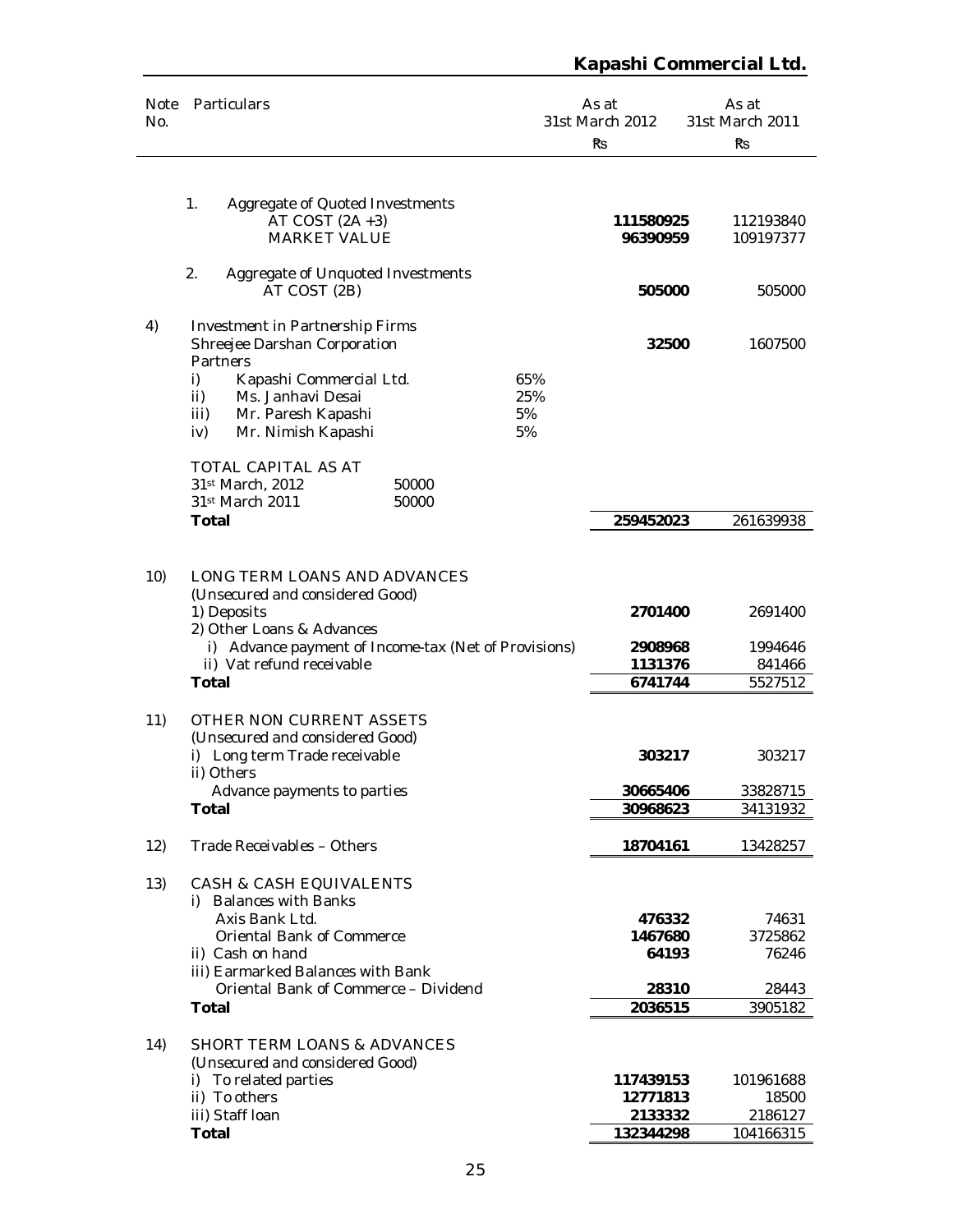| <b>Note</b><br>No. | Particulars                                                                                                                                                                                                                                                                                                                    | As at<br>31st March 2012<br><b>Rs</b>                                      | As at<br>31st March 2011<br><b>Rs</b>                                                      |  |
|--------------------|--------------------------------------------------------------------------------------------------------------------------------------------------------------------------------------------------------------------------------------------------------------------------------------------------------------------------------|----------------------------------------------------------------------------|--------------------------------------------------------------------------------------------|--|
| 15)                | REVENUE FROM OPERATIONS<br>Sale of Products<br><b>Traded Goods</b><br>Alumium<br>Zinc                                                                                                                                                                                                                                          | 16749530<br>264003592                                                      | 0<br>293834313                                                                             |  |
|                    | <b>Total</b>                                                                                                                                                                                                                                                                                                                   | 280753122                                                                  | 293834313                                                                                  |  |
| 16)                | <b>OTHER INCOME</b><br>Interest Gross (TDS RS.888177 - Previous year<br>RS.974627)<br>i)<br>Interest on Income tax refund<br>ii)<br>Dividend<br>iii)<br>Long Term Capital Gains<br>iv)<br>Short Term Capital Gains<br>V)<br>vi)Rent Income (TDS RS.3308236 - Previous year<br>2974581)<br>Other income<br>vii)<br><b>Total</b> | 3196690<br>1542483<br>2222858<br>889651<br>32770840<br>2528639<br>43151161 | 5488286<br>376807<br>0<br>1169980<br>5477920<br>4218343<br>29745840<br>1637994<br>48115170 |  |
| 17)                | <b>PURCHASES</b><br>Sale of Products<br><b>Traded Goods</b><br>Alumium<br>Zinc<br>Total                                                                                                                                                                                                                                        | 16613784<br>251232190<br>267845974                                         | 0<br>281248006<br>281248006                                                                |  |
| 18)                | <b>EMPLOYEE BENEFIT EXPENSES</b><br><b>Salaries</b><br>i)<br>$\mathsf{ii}$<br><b>Director Remuneration</b><br>iii) Bonus (includes paid to Directors - Rs.720000<br>Previous year Rs. 720000<br>Leave Salary<br>iv)<br>Gratuity<br>V)<br>vi) Staff Welfare<br><b>Total</b>                                                     | 2758800<br>3600000<br>1271760<br>185642<br>155352<br>195442<br>8166996     | 2616079<br>3600000<br>1309200<br>131328<br>64676<br>90539<br>7811822                       |  |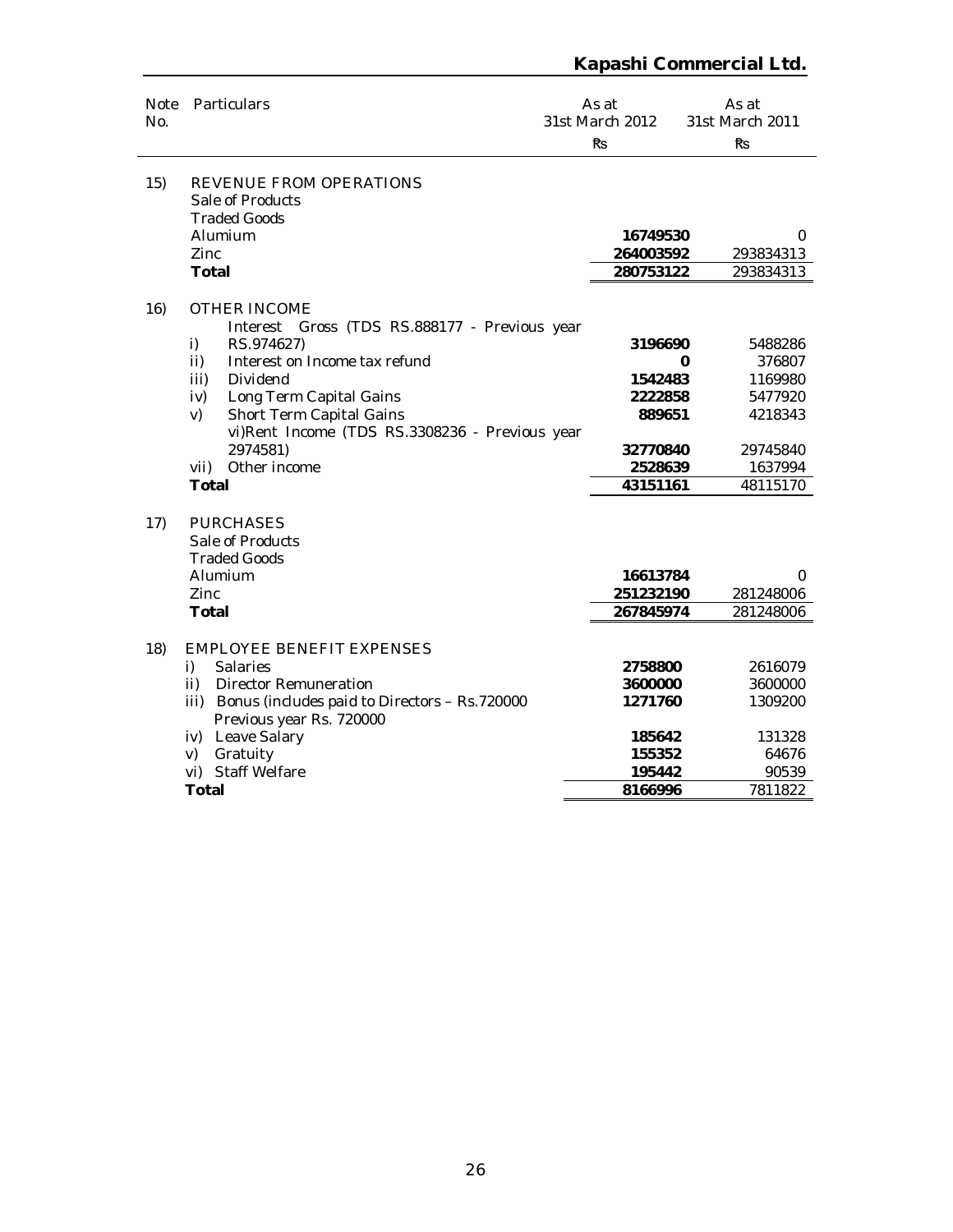| Note<br>No. |              | Particulars                                                                        |                                   | As at<br>31st March 2012<br><b>Rs</b> |                   | As at<br>31st March 2011<br><b>Rs</b> |  |
|-------------|--------------|------------------------------------------------------------------------------------|-----------------------------------|---------------------------------------|-------------------|---------------------------------------|--|
|             |              | Employee Benefits - As per revised AS - 15                                         |                                   |                                       |                   |                                       |  |
|             |              | Expenses recognized in the                                                         |                                   |                                       |                   |                                       |  |
|             | A]           | statement of Profit & Loss                                                         |                                   | 2011-12                               |                   | 2010-11                               |  |
|             |              | Account                                                                            | Non-Funded                        |                                       | Non-Funded        |                                       |  |
|             |              |                                                                                    |                                   | Leave                                 |                   | Leave                                 |  |
|             |              |                                                                                    | Gratuity                          | Encashment                            | Gratuity          | Encashment                            |  |
|             |              | <b>Current Service Cost</b>                                                        | 59096                             | 42368                                 | 50911             | 38943                                 |  |
|             |              | <b>Interest Cost</b>                                                               | 54998                             | 37236                                 | 49500             | 33223                                 |  |
|             |              | <b>Benefits Paid</b><br>Net Actuarial Gain                                         | 41258                             | --<br>47623                           |                   |                                       |  |
|             |              | Net Period Cost                                                                    | 155352                            | 127227                                | (35735)<br>64676  | 5284<br>77450                         |  |
|             |              |                                                                                    |                                   |                                       |                   |                                       |  |
|             | B]           | <b>Net</b><br>Asset<br>Liability<br>$\prime$<br>recognized in the Balance<br>Sheet |                                   |                                       |                   |                                       |  |
|             |              | Value<br>0f<br>the<br>Present<br>obligation                                        | 802384                            | 519413                                | 647032            | 438070                                |  |
|             | C]           | Change in Present Value of<br>obligation.                                          |                                   |                                       |                   |                                       |  |
|             |              | Present Value of obligation                                                        |                                   |                                       |                   |                                       |  |
|             |              | at beginning                                                                       | 647032                            | 438070                                | 582356            | 390853                                |  |
|             |              | <b>Current Service Cost</b>                                                        | 59096                             | 42368                                 | 50911             | 38943                                 |  |
|             |              | <b>Interest Cost</b>                                                               | 54998                             | 37236                                 | 49500             | 33223                                 |  |
|             |              | <b>Benefits Paid</b><br>Net Actuarial Gain                                         | $\overline{\phantom{a}}$<br>41258 | (45884)                               | $\overline{a}$    | (30233)<br>5284                       |  |
|             |              | <b>Total</b>                                                                       | 802384                            | 47623<br>519413                       | (35735)<br>647032 | 438070                                |  |
|             |              |                                                                                    |                                   |                                       |                   |                                       |  |
|             | D]           | Actuarial assumptions                                                              |                                   |                                       |                   |                                       |  |
|             |              | 1) Discount Rate                                                                   | 8.5%                              | 8.5%                                  | 8.5%              | 8.5%                                  |  |
|             |              | 2) Salary Escalation                                                               | 6%                                | 6%                                    | 6%                | 6%                                    |  |
|             |              |                                                                                    |                                   |                                       |                   |                                       |  |
| 19)         |              | <b>FINANCE COST</b><br>i) Interest to Directors                                    |                                   |                                       |                   | 2798642                               |  |
|             |              |                                                                                    |                                   |                                       | 570680            |                                       |  |
| 20)         |              | <b>OTHER EXPENSES</b>                                                              |                                   |                                       |                   |                                       |  |
|             | Rent         |                                                                                    |                                   |                                       | 4963500           | 4965705                               |  |
|             |              | Maintenance charges                                                                |                                   |                                       | 900000            | 900000                                |  |
|             |              | Insurances                                                                         |                                   |                                       | 23977             | 79426                                 |  |
|             |              | <b>Municipal Taxes</b><br><b>Payment to Auditors</b>                               |                                   |                                       | 1180320           | 1180320                               |  |
|             |              | <b>Statutory Audit Fees</b>                                                        |                                   |                                       | 61798             | 60665                                 |  |
|             |              | <b>Tax Audit Fees</b>                                                              |                                   |                                       | 28090             | 27575                                 |  |
|             |              | <b>Taxation Matters</b>                                                            |                                   |                                       | 67416             | 66180                                 |  |
|             |              | <b>Other Services</b>                                                              |                                   |                                       | 22472             | 22060                                 |  |
|             |              | Listing fees                                                                       |                                   |                                       | 16545             | 15580                                 |  |
|             |              | Donation<br>Motor Car expenses                                                     |                                   |                                       | 1605555<br>235231 | 1115000<br>232580                     |  |
|             |              | Telephone expenses                                                                 |                                   |                                       | 117302            | 184801                                |  |
|             |              | <b>Meeting Expenses</b>                                                            |                                   |                                       | 19000             | 24000                                 |  |
|             |              | Miscellaneous expenses                                                             |                                   |                                       | 1391670           | 628020                                |  |
|             | <b>Total</b> |                                                                                    |                                   |                                       | 10632876          | 9501912                               |  |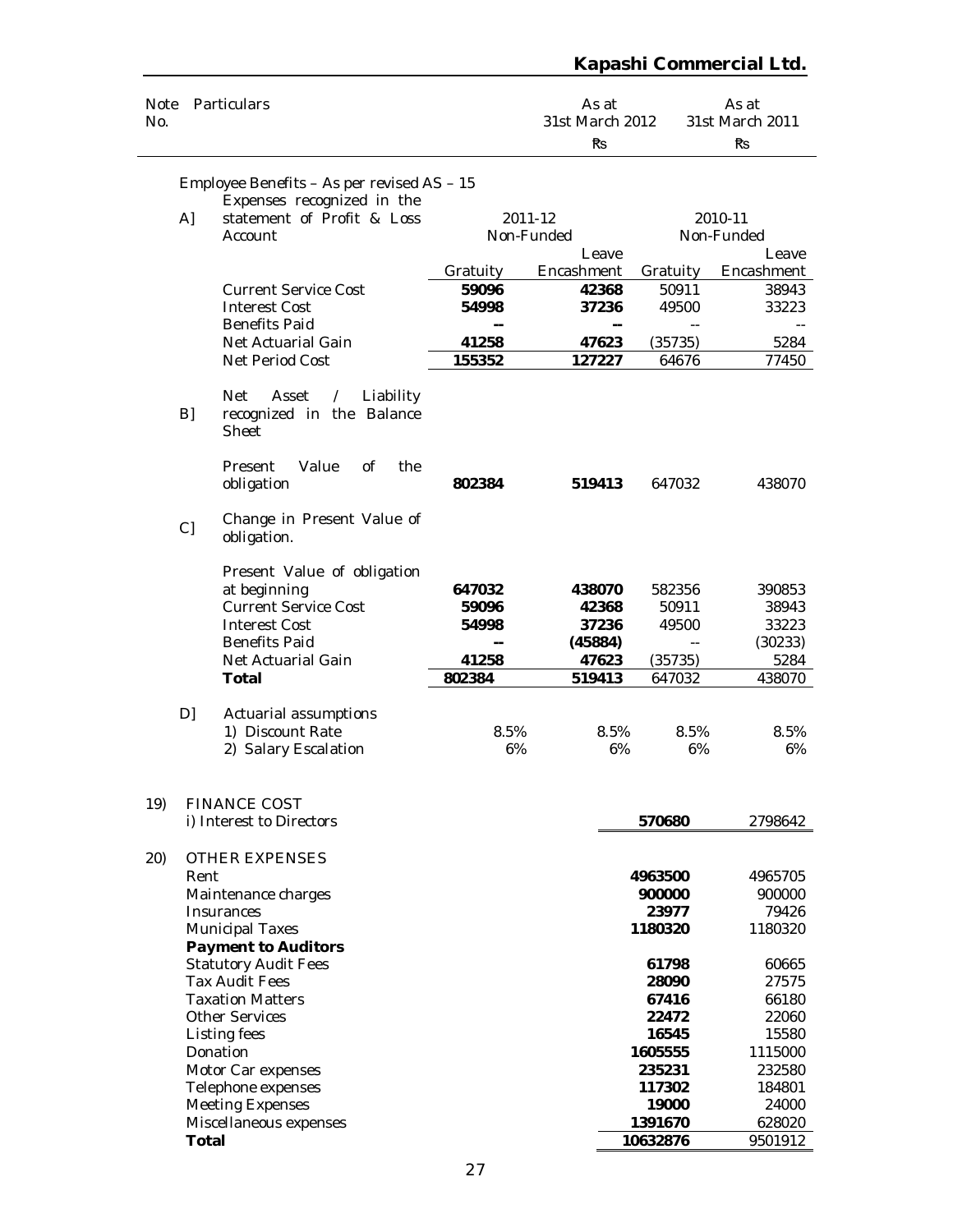#### 21) **Related Party Transactions**

Other Associates – Nishuvi Trading And Investments Pvt. Ltd., Creative Corporation, Nishuvi Corporation, Indu Corporation Pvt. Ltd., Shreejee Darshan Corporation.

Directors / Key Management Personnel – Mr. Sevanntilal Shantilal Kapashi, Mr. Indukumar Shantilal Kapashi.

Summary of the transactions with the above –related parties are as follows:

|                                | Transaction for the   | Transaction for the   |
|--------------------------------|-----------------------|-----------------------|
|                                | year ended March 2012 | year ended March 2011 |
| Nature of Transaction          | Amount in Rs.         | Amount in Rs.         |
| Directors Remuneration & Bonus | 43,20,000/-           | 43.20.000/-           |
| Other Associate Concerns       |                       |                       |
| Rent                           | 49,65,501/-           | 49,65,501/-           |
| Loans and Advances             | 112598074/-           | 9,77,77,072/-         |

22) Contingent Liability Current Year - NIL Previous Year - NIL

#### 23) **Deferred Tax:**

The value of deferred tax assets and Deferred Tax Liability as on 31st March, 2012. is not material. Hence the value of such Net deferred tax assets is not recognized in accordance with AS22

#### 24) **Segment Reporting**

The Company has only one primary business segment namely Trading "Ferrous – Non-Ferrous, Textiles, etc.", as such no separate reporting is being done for the year since it is reported in the final accounts for the year.

25) The Financial Statements for the year ended 31<sup>st</sup> March 2011 were prepared as per the then applicable pre-revised Schedule VI to Companies Act, 1956, consequent to the notification under the Companies Act, 1956. The Financial Statements for the year ended 31st March, 2012 are prepared under revised Schedule VI accordingly the previous year's figures have also been re-classified to conform to this year's classification.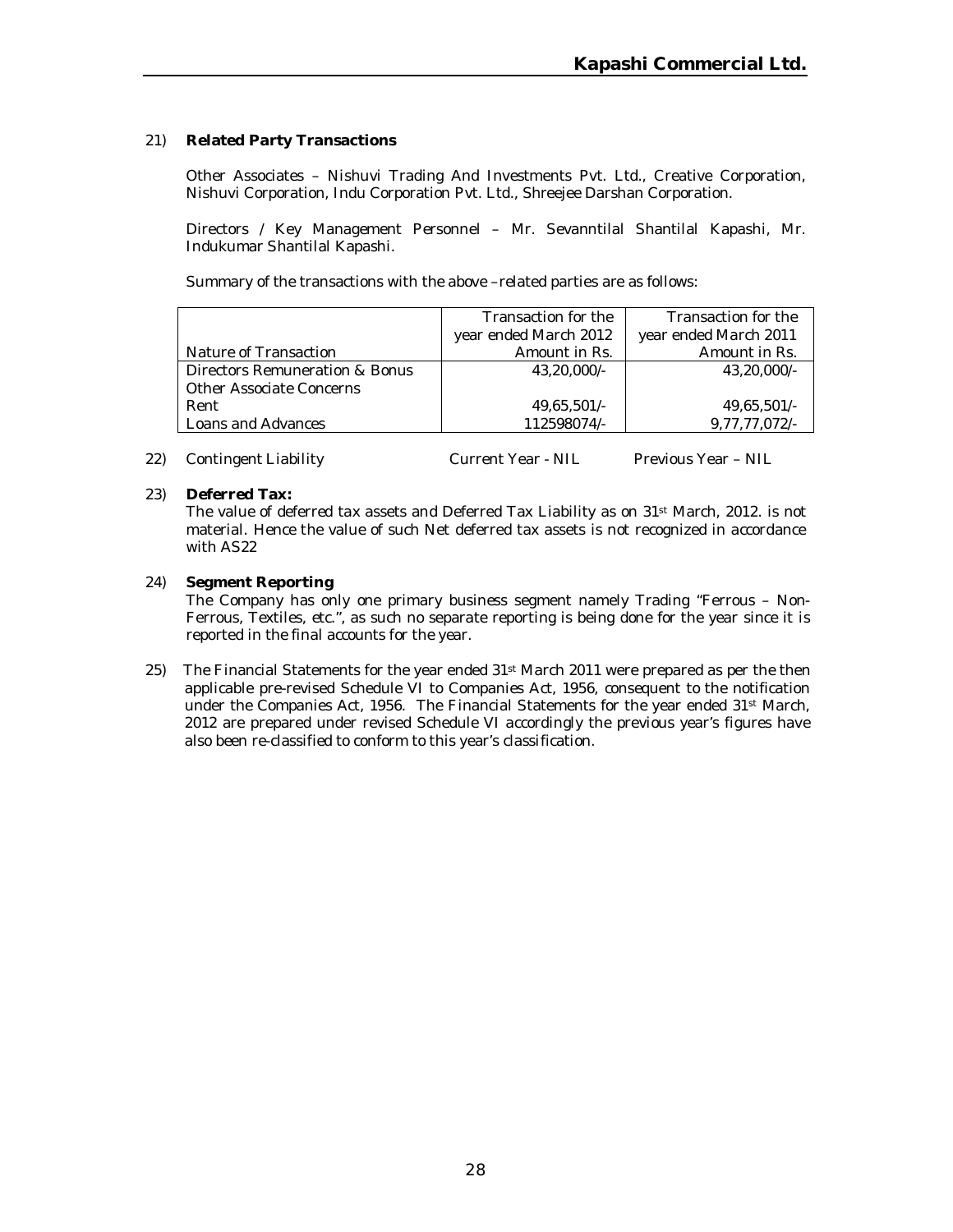#### *Schedule to the Balance Sheet of a Non-Banking Financial Company*

(as required in terms of Paragraph 9BB of Non-Banking Financial Companies Prudential Norms (Reserve Bank) Directions, 1998

|       | <b>Particulars</b>                                                                                                                 | As at 31.03.2012         |                          |
|-------|------------------------------------------------------------------------------------------------------------------------------------|--------------------------|--------------------------|
|       | Liabilities side:                                                                                                                  |                          |                          |
|       |                                                                                                                                    |                          |                          |
| $[1]$ | Loans and advances availed by the NBFCs                                                                                            | Amount                   | Amount                   |
|       | inclusive of interest accrued thereon but not<br>paid:                                                                             | Outstanding              | Overdue                  |
|       | [a] Debentures: Secured<br>$:$ Unsecured<br>(other than falling within the<br>meaning of public deposits*)<br>[b] Deferred Credits | NIL<br><b>NIL</b><br>NIL | NIL<br><b>NIL</b><br>NIL |
|       | lc1 Term Loans                                                                                                                     | NIL                      |                          |

- 15. Inserted by Notification No. DNBS. 135/CGM (VSNM)-2000, dated 13-1-2000, w.e.f. 13-1-2000.
- 16. Inserted by Notification No. DNBS. 155/CGM (LMF)-2000, dated 1-1-2000, w.e.f. 1-1-2002.
- 17. Inserted by Notification No. DNBS. 167/CGM (OPA)-2003, dated 29-3-2003 w.e.f. 29-3-2003.

|       | <b>Particulars</b>                                                                                                                                                                                                                                                    |                                       |                                                      |
|-------|-----------------------------------------------------------------------------------------------------------------------------------------------------------------------------------------------------------------------------------------------------------------------|---------------------------------------|------------------------------------------------------|
|       | [d] Inter-corporate loans and borrowing<br>[e] Commercial Paper<br>[f] Public deposits*<br>[g] Other Loans (specify nature)<br>$^{\star}$<br>Please see Note 1 below                                                                                                  | <b>NIL</b><br>NII.<br>NIL.<br>1420791 | <b>NIL</b><br><b>NIL</b><br><b>NIL</b><br><b>NIL</b> |
| $[2]$ | Break-up of [1][f] above (Outstanding public<br>deposits inclusive of interest accrued thereon but<br>not paid):<br>[a] In the form of Unsecured debentures<br>[b] In the form of partly secured debentures i.e.<br>debentures where there is a shortfall in value of | <b>NIL</b>                            | <b>NIL</b>                                           |
|       | security                                                                                                                                                                                                                                                              | <b>NIL</b>                            | <b>NIL</b>                                           |
|       | [c] Other public deposits                                                                                                                                                                                                                                             | NIL                                   | <b>NIL</b>                                           |
|       | Assets side:                                                                                                                                                                                                                                                          |                                       |                                                      |
|       |                                                                                                                                                                                                                                                                       | Amount outstanding                    |                                                      |
| $[3]$ | Break-up of Loans and Advances including bills<br>receivables (other than those included in (4)<br>below:<br>[a] Secured<br>[b] Unsecured                                                                                                                             | 139086042                             |                                                      |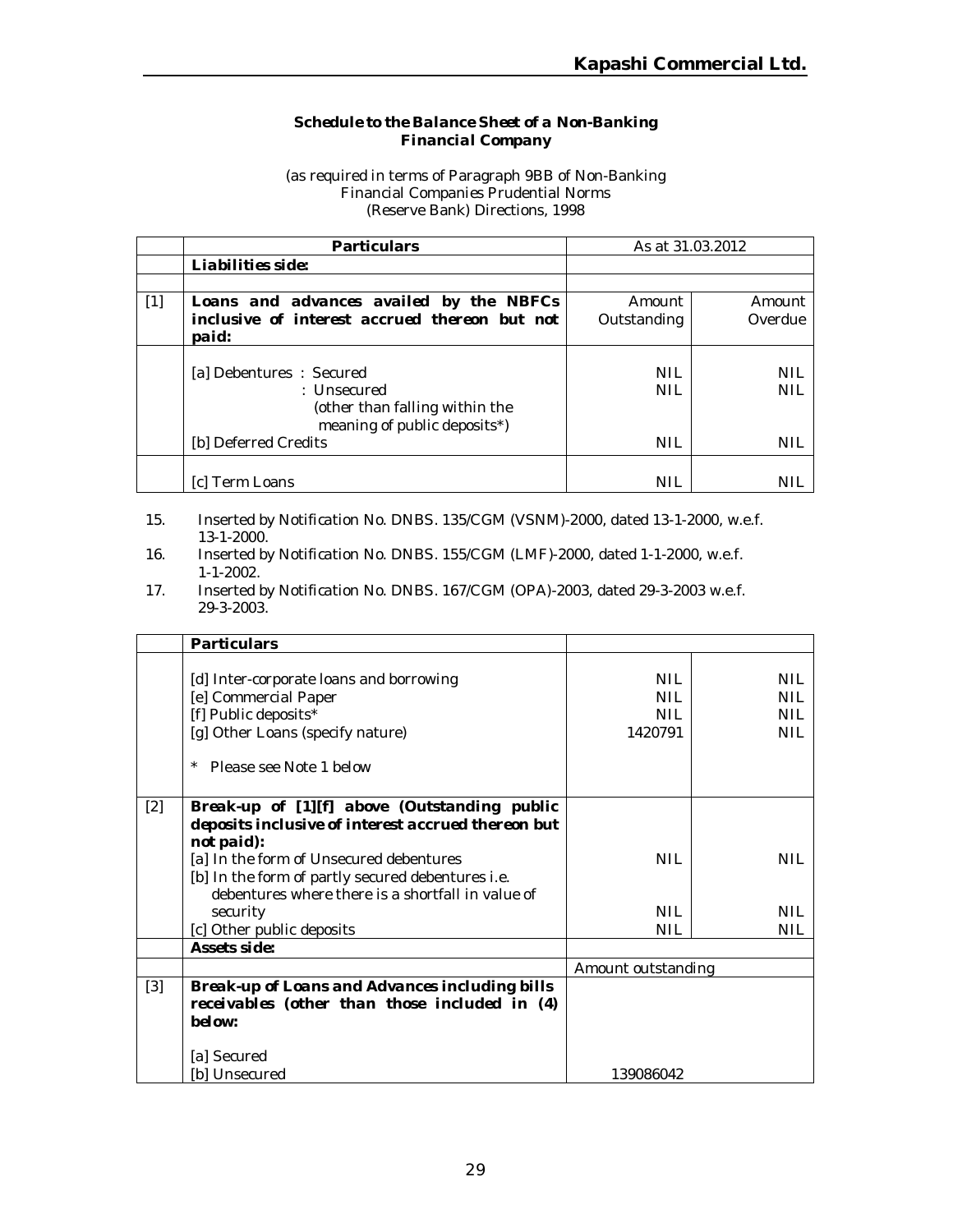| $[4]$ | Break-up of Leased Assets and Stock on hire and<br>hypothecation loans counting towards EL/HP<br>activities | N. A. |
|-------|-------------------------------------------------------------------------------------------------------------|-------|
|       | [i] Lease assets including lease rentals under<br>sundry debtors:                                           |       |
|       | [a] Financial lease<br>[b] Operating lease                                                                  |       |
|       | [ii] Stock on hire including hire charges under sundry<br>debtors:                                          |       |
|       | [a] Assets on hire<br>[b] Repossessed Assets                                                                |       |
|       | [iii] Hypothecation loans counting towards EL/HP<br>activities                                              |       |
|       | [a] Loans where assets have been repossessed<br>[b] Loans other than [a] above.                             |       |
| [5]   | <b>Break-up of Investments</b>                                                                              |       |
|       | <b>Current Investments:</b>                                                                                 | N. A. |
|       |                                                                                                             |       |
|       | $1_{\cdot}$<br>Quoted:                                                                                      |       |
|       | [i] Shares:<br>[a] Equity                                                                                   |       |
|       | [b] Preference                                                                                              |       |
|       |                                                                                                             |       |
|       | [ii] Debentures and Bonds<br>[iii] Units of mutual funds                                                    |       |
|       | [iv] Government Securities                                                                                  |       |
|       | [v] Others (please specify)                                                                                 |       |
|       |                                                                                                             |       |
|       | Unquoted:<br>2.                                                                                             |       |
|       | [i] Shares:<br>[a] Equity                                                                                   |       |
|       | [b] Preference                                                                                              |       |
|       |                                                                                                             |       |
|       | [ii] Debentures and Bonds<br>[iii] Units of mutual funds                                                    |       |
|       | [iv] Government Securities                                                                                  |       |
|       | [v] Others (please specify)                                                                                 |       |
|       | Long Term Investments:                                                                                      |       |
|       |                                                                                                             |       |
|       | 1.<br>Quoted:                                                                                               |       |
|       | [i] Shares:<br>[a] Equity                                                                                   |       |
|       | [b] Preference                                                                                              |       |
|       |                                                                                                             |       |
|       | [ii] Debentures and Bonds<br>[iii] Units of mutual funds                                                    |       |
|       | [iv] Government Securities                                                                                  |       |
|       | [v] Others (please specify)                                                                                 |       |
|       |                                                                                                             |       |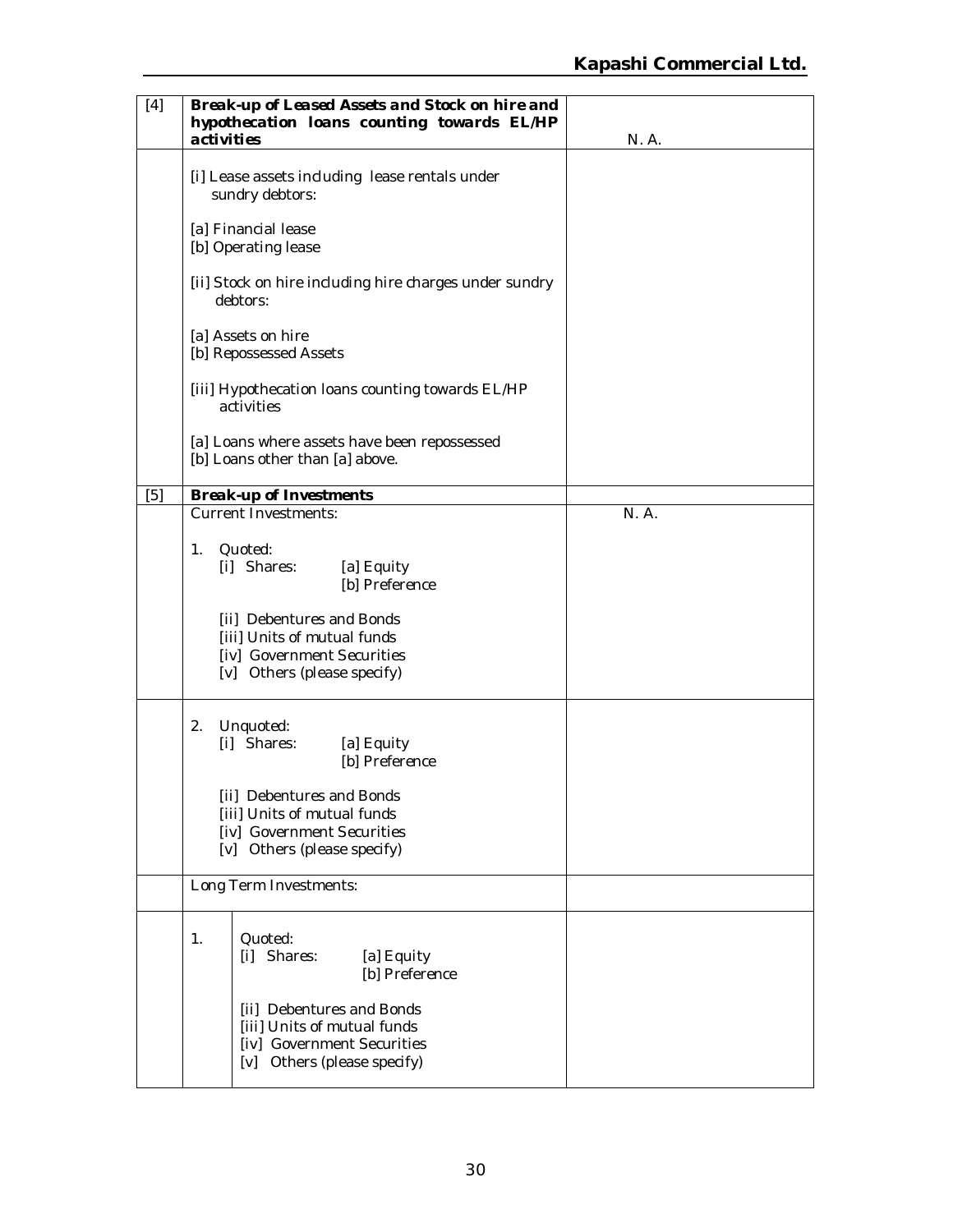|       | 2.       | Unquoted:<br>[i] Shares:<br>[a] Equity<br>[b] Preference<br>[ii] Debentures and Bonds<br>[iii] Units of mutual funds<br>[iv] Government Securities<br>[v] Others (please specify) |                                                              |  |                    |                                      |
|-------|----------|-----------------------------------------------------------------------------------------------------------------------------------------------------------------------------------|--------------------------------------------------------------|--|--------------------|--------------------------------------|
| [6]   |          | Borrower group-wise classification of all leased<br>assets, stock-on-hire and loans and advances:<br>Please see Note 2 below                                                      | N. A.                                                        |  |                    |                                      |
|       | Category |                                                                                                                                                                                   | Amount net of provisions                                     |  |                    |                                      |
|       |          |                                                                                                                                                                                   | Secured                                                      |  | Unsecured<br>Total |                                      |
|       |          |                                                                                                                                                                                   |                                                              |  |                    |                                      |
|       |          | 1. Related Parties **                                                                                                                                                             |                                                              |  |                    |                                      |
|       |          | [a] Subsidiaries                                                                                                                                                                  |                                                              |  |                    |                                      |
|       |          | [b] Companies in the same group                                                                                                                                                   |                                                              |  |                    |                                      |
|       |          | [c] Other related parties                                                                                                                                                         |                                                              |  |                    |                                      |
|       |          | 2. Other than related parties                                                                                                                                                     |                                                              |  |                    |                                      |
|       | Total    |                                                                                                                                                                                   |                                                              |  |                    |                                      |
| $[7]$ |          | Investor group-wise classification of all investments (current<br>and long term) in shares and securities (both quoted and<br>unquoted):<br>Please see Note 3 below               |                                                              |  |                    |                                      |
|       | Category |                                                                                                                                                                                   | Market Value<br>/ Break-up or<br>fair value or<br><b>NAV</b> |  |                    | Book Value<br>(Net of<br>Provisions) |
|       |          | 1. Related Parties **                                                                                                                                                             |                                                              |  |                    |                                      |
|       |          | [a] Subsidiaries                                                                                                                                                                  |                                                              |  |                    |                                      |
|       |          | [b] Companies in the same group                                                                                                                                                   |                                                              |  |                    |                                      |
|       |          | [c] Other related parties                                                                                                                                                         |                                                              |  |                    |                                      |
|       |          | 2. Other than related parties                                                                                                                                                     | 96895959                                                     |  |                    | 112085925                            |
|       | Total    |                                                                                                                                                                                   |                                                              |  |                    |                                      |
|       |          |                                                                                                                                                                                   |                                                              |  |                    |                                      |

\*\* As per Accounting Standard of ICAI (Please see Note 3)

# [8] *Other information*

|       | <b>Particulars</b>                      | Amount     |
|-------|-----------------------------------------|------------|
|       |                                         |            |
| [i    | <b>Gross Non-Performing Assets</b>      |            |
|       | [a] Related parties                     |            |
|       | [b] Other than related parties          | 14601655   |
|       |                                         |            |
| [iii] | Net Non-Performing Assets               |            |
|       | [a] Related parties                     |            |
|       | [b] Other than related parties          | 14601655   |
|       |                                         |            |
| [iii] | Assets acquired in satisfaction of debt | <b>NIL</b> |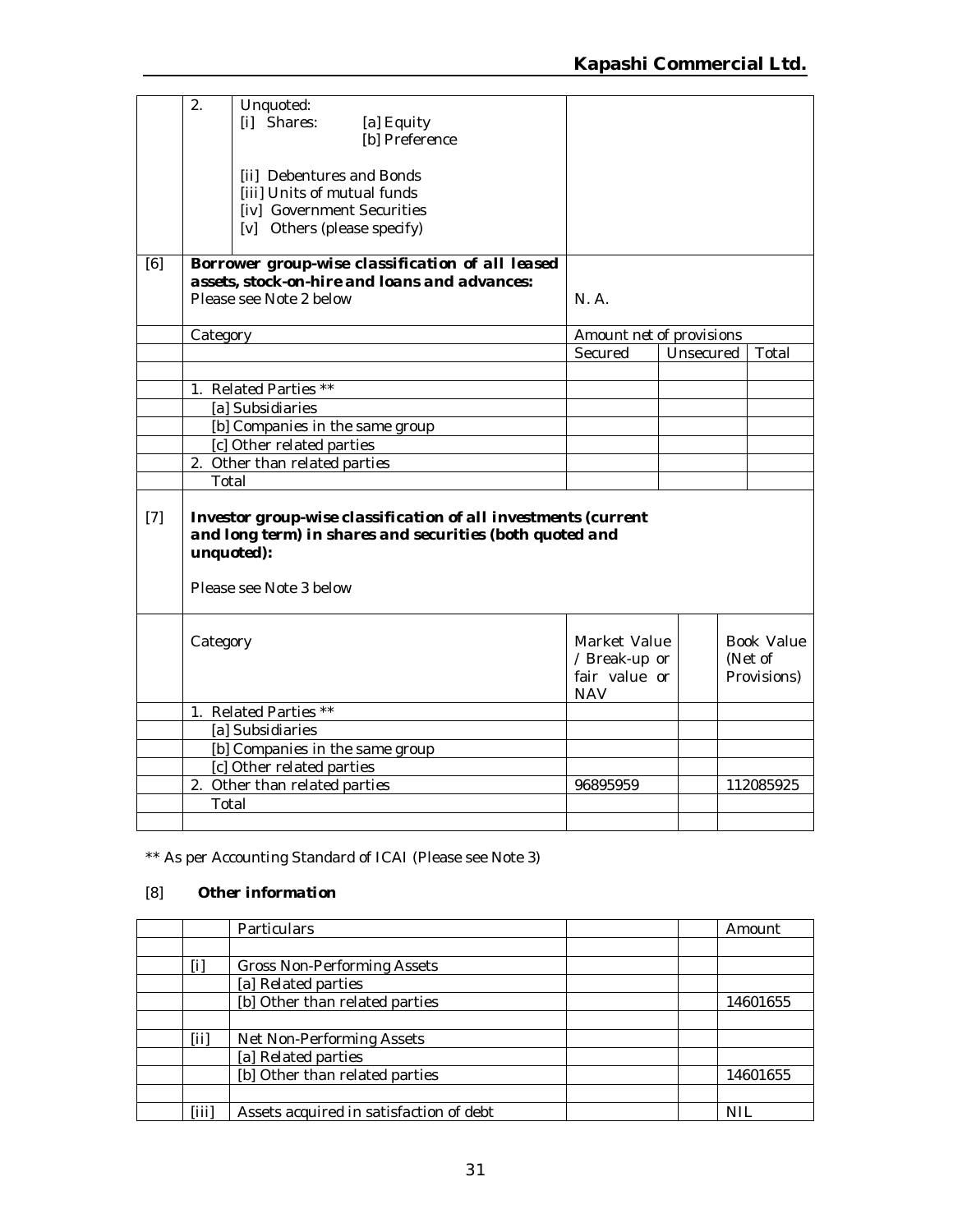Notes:

- 1. As defined in Paragraph 2(1)(xii) of the Non-Banking Financial Companies Acceptance of Public Deposits (Reserved Bank) Directions, 1998.
- 2. Provisioning norms shall be applicable as prescribed in the Non-Banking Financial Companies Prudential Norms (Reserve Bank) Directions, 1998.
- 3. All Accounting Standards and Guidance Notes issued by ICAI are applicable including for valuation of investments and other assets as also assets acquired in satisfaction of debt. However, market value in respect of quoted investments and break-up / fair value / NAV in respect of un-quoted investments should be disclosed irrespective of whether they are classified as long term or current in column [5] above.

**As per our Report of even date**

**Chartered Accountants Board (FRN 11624W)**

**(D. V. VORA) N. I. KAPASHI ] Partner** *Directors* **Membership No. 30013**

**Mumbai Mumbai**

**For D. V. VORA & CO. For and on behalf of the** 

**S. S. KAPASHI ]**

**Dated: 30th May, 2012 Dated: 30th May, 2012**